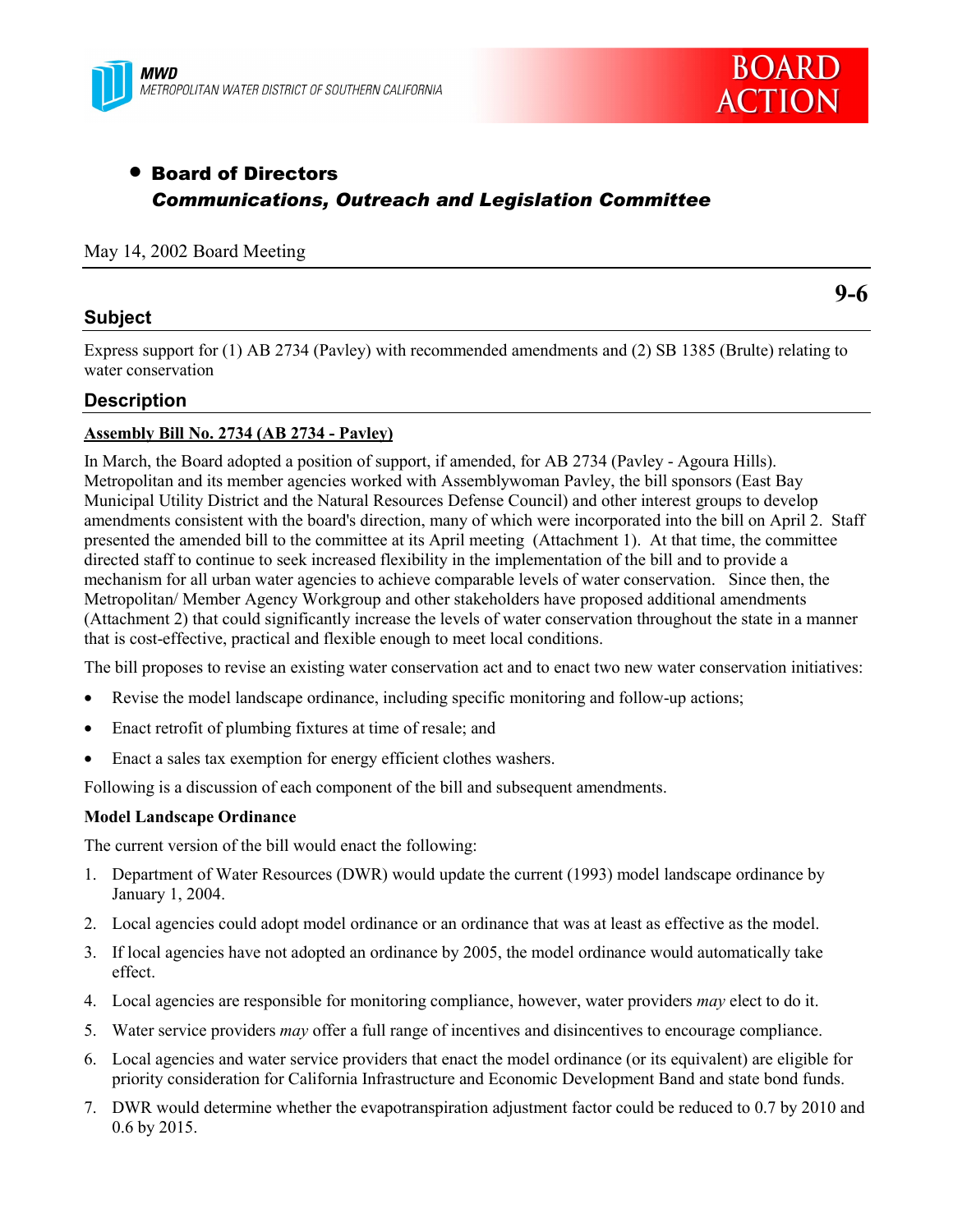- The original bill required that both local agencies and water service providers monitor compliance. The April 2 version of the bill addresses this by clarifying that local agencies are responsible for monitoring and allows water service providers to participate at their discretion.
- The original bill required monitoring compliance and the use of "surcharges." The April 2 version of the bill addresses this by adding a more complete list of alternatives to surcharges, including education, technical assistance and incentives. Discussions with the project sponsors have indicated they are willing to make similar changes to the other landscape implementation provisions in the bill.
- The original bill also provided that local agencies that did not implement the landscape provisions would be prohibited from receiving "drought assistance." Those provisions have been eliminated and the bill now provides that local agencies, which implement the landscape provisions, will receive "priority consideration" for state bond and infrastructure funding.
- The bill's sponsors have agreed to limit the requirement for dedicated landscape meters to new or rehabilitated landscapes larger than 10,000 square feet. This effectively exempts most residential landscapes from the meter requirement. Homeowner-installed landscapes are also exempt from the meter requirement, regardless of size.

The member agency workgroup recommends the following additional amendments:

- 1. Exempt landscapes that use the latest irrigation technology from reductions in the evapotranspiration adjustment factor.
- 2. Specify that communities that have water conservation incentives that apply to landscape water use would not be subject to the model ordinance.

The bill's sponsors are in agreement with water agencies that the first priority of the model ordinance is to improve landscape water-use efficiency wherever it is practical and cost-effective. The member agency workgroup's recommended amendments recognize that incentives and new technologies can achieve results that are at least as effective as the model landscape ordinance.

### **Plumbing Retrofit on Resale**

The current version of the bill would enact the following:

- 1. Effective July 1, 2004, for commercial property transfers and July 1, 2005, for residential property transfers, plumbing fixtures must meet current efficiency standards.
- 2. Failure to comply would be considered an "infraction" punishable by a maximum fine of \$250 for each offense. Furthermore, transferors would be liable for payment of \$500 per non-conserving fixture to the transferee.

The following amendments have been proposed in response to concerns raised by other stakeholders:

- 1. The effective date would be January 1, 2008, for residential and commercial real property transfers
- 2. Water service providers would be required to either (a) provide incentives for plumbing fixture retrofits until the retrofit on resale provision takes effect or (b) sign the Urban Water Conservation Memorandum of Understanding (BMP MOU).
- 3. Failure to comply would only be a civil matter between transferor and transferee, not an infraction.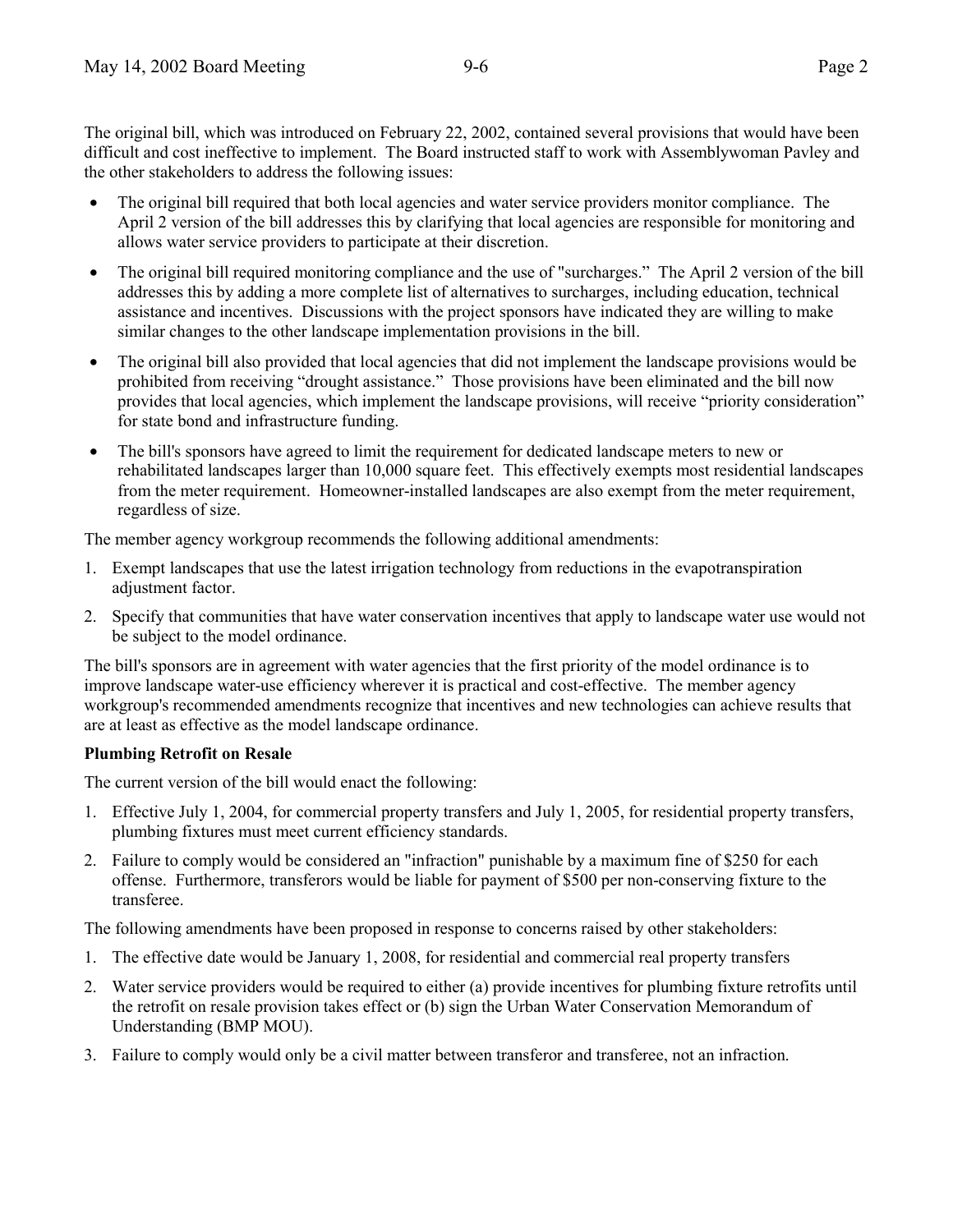An extended "phase in" period, especially if it were combined with incentives, could significantly reduce the number of plumbing retrofits that would be required at the time of transfer or resale, which would reduce the burden on property owners at the time of resale. Metropolitan and most of its member agencies already offer plumbing retrofit incentives or have signed the BMP MOU.

### **Sales Tax Exemption on Clothes Washers**

The current version of the bill would enact the following:

- 1. Exemption from state sales tax for all energy-efficient clothes washers purchased between July 1, 2003 and December 21, 2006.
- 2. The sales tax exemption could not take effect until two conditions are met: (a) the general fund can be repaid the lost tax revenue from bond funds and (b) a minimum of 65 percent of the state's consumers can access "substantial customer incentives" for clothes washers.

The Board expressed concern that state funding to local agencies would be reduced to offset the loss of state sales tax revenue. The April 2 version of the bill addresses this by delaying implementation of the sales tax relief until such time as state bond funding is available to offset the loss of sales tax revenue to the state's general fund.

The member agency workgroup recommends an amendment to change the definition of "substantial customer incentive" from rebates of \$150 per clothes washer to \$100 per clothes washer. Metropolitan and its member agencies currently offer rebates of \$100 per clothes washers.

### **Senate Bill No. 1385 (SB 1385 - Brulte)**

SB 1385 (Brulte - Rancho Cucamonga), a bill sponsored by the California Building Industry Association and the California Business Properties Association, was amended on April 30 to require the Department of Parks and Recreation to adopt criteria and procedures pertinent to including water conservation measures in grant applications for local assistance under the auspices of the California Clean Air, Clean Water, Safe Neighborhood Parks and Coastal Protection Bond Act of 2002 (Proposition 40.) It would recommend that local agencies consider water conservation measures as a component of their project(s).

Local agencies currently have broad discretion on how to use local assistance funds administered by the Department of Parks and Recreation. The bill would provide encouragement to implement water conservation, while maintaining local autonomy. This is consistent with Metropolitan's policies to support and encourage the cost-effective implementation of water conservation measures.

# **Policy**

Reference Board Letter 9-10, approved at March 12, 2002 Board meeting to support AB 2734, if amended

Legislative Policy Principle on Water Conservation adopted on November 10, 1992 (Minute Item No. 39936)

Action Principles for CalFed Action Program adopted on January 11, 2002 (Minute Item No. 43858)

# **California Environmental Quality Act (CEQA)**

CEQA determination for Options #1, #2 and #3:

The proposed action is not defined as a project under CEQA because the proposed action involves continuing administrative activities such as general policy and procedure making (Section 15378(b)(2) of the State CEQA Guidelines). In addition, where it can be seen with certainty that there is no possibility that the proposed action in question may have a significant effect on the environment, the proposed action is not subject to CEQA (Section 15061(b)(3) of the State CEQA Guidelines).

The CEQA determination is: Determine that the proposed action is not subject to the provisions of CEQA pursuant to Sections 15378(b)(2) and 15061(b)(3) of the State CEQA Guidelines.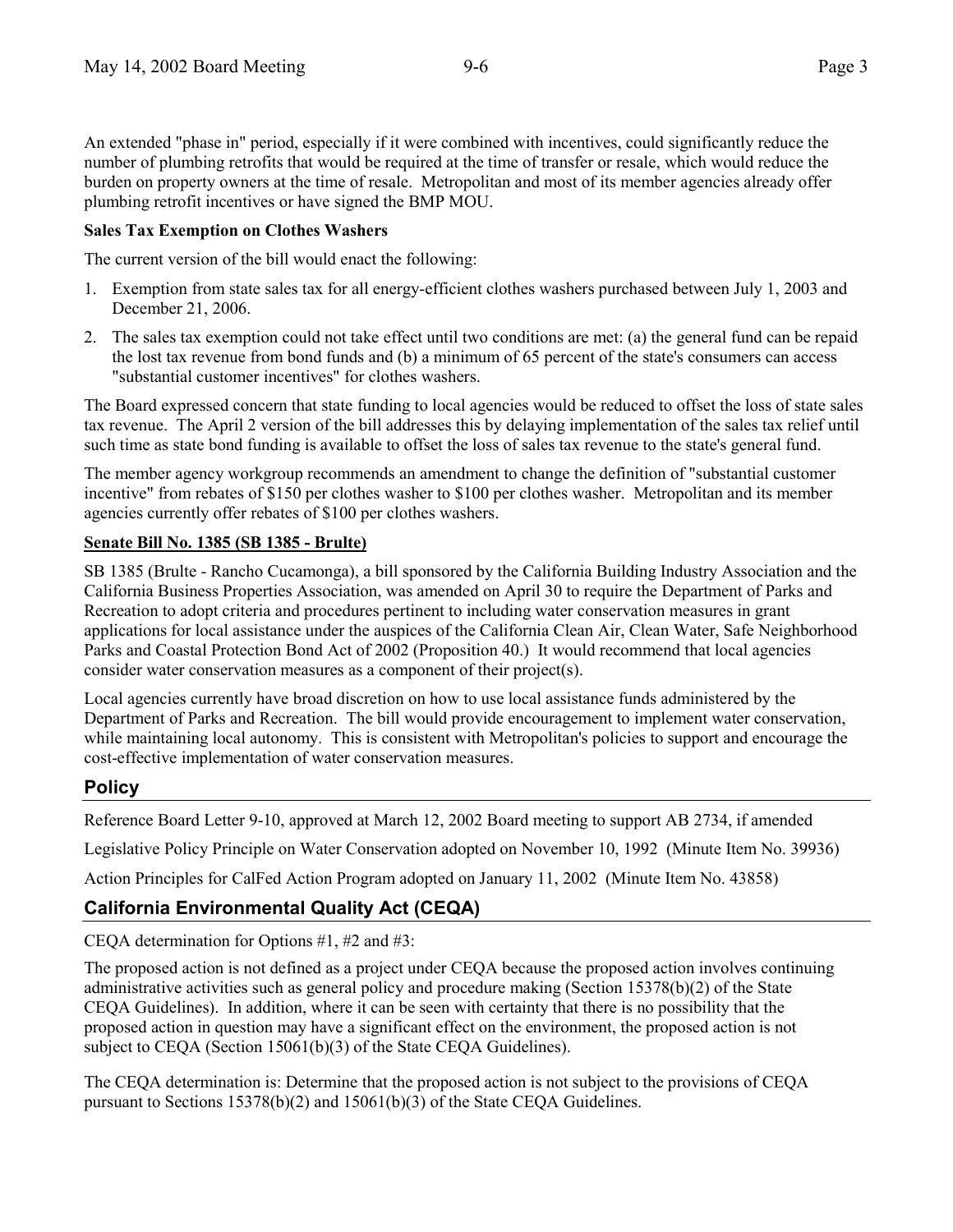CEQA determination for Option #2:

None required

### **Board Options/Fiscal Impacts**

### **Option #1**

Adopt the CEQA determination and

- a. Support AB 2734 with the recommended amendments; and
- b. Support SB 1385
- **Fiscal Impact:** None

### **Option #2**

Adopt the CEQA determination and support only SB 1385. **Fiscal Impact:** None

### **Option #3**

Adopt the CEQA determination and support only AB 2734 with the recommended amendments. **Fiscal Impact:** None

### **Option #4**

Take no position on SB 1385 **Fiscal Impact:** None

### **Staff Recommendation**

Option #1

5/7/2002 *Adan Ortega, Jr. Date*

ひス

*Vice President, External Affairs*

5/8/2002 *Date*

*Ronald R. Gastelum Chief Executive Officer*

Attachment 1 − Text of AB 2734 as amended April 2, 2002

Attachment 2 − Proposed amendments to AB 2734

Attachment 3 − Text of SB 1385 as amended April 15, 2002

Attachment 4 − Text of SB 1385 as amended April 30, 2002

BLA #1745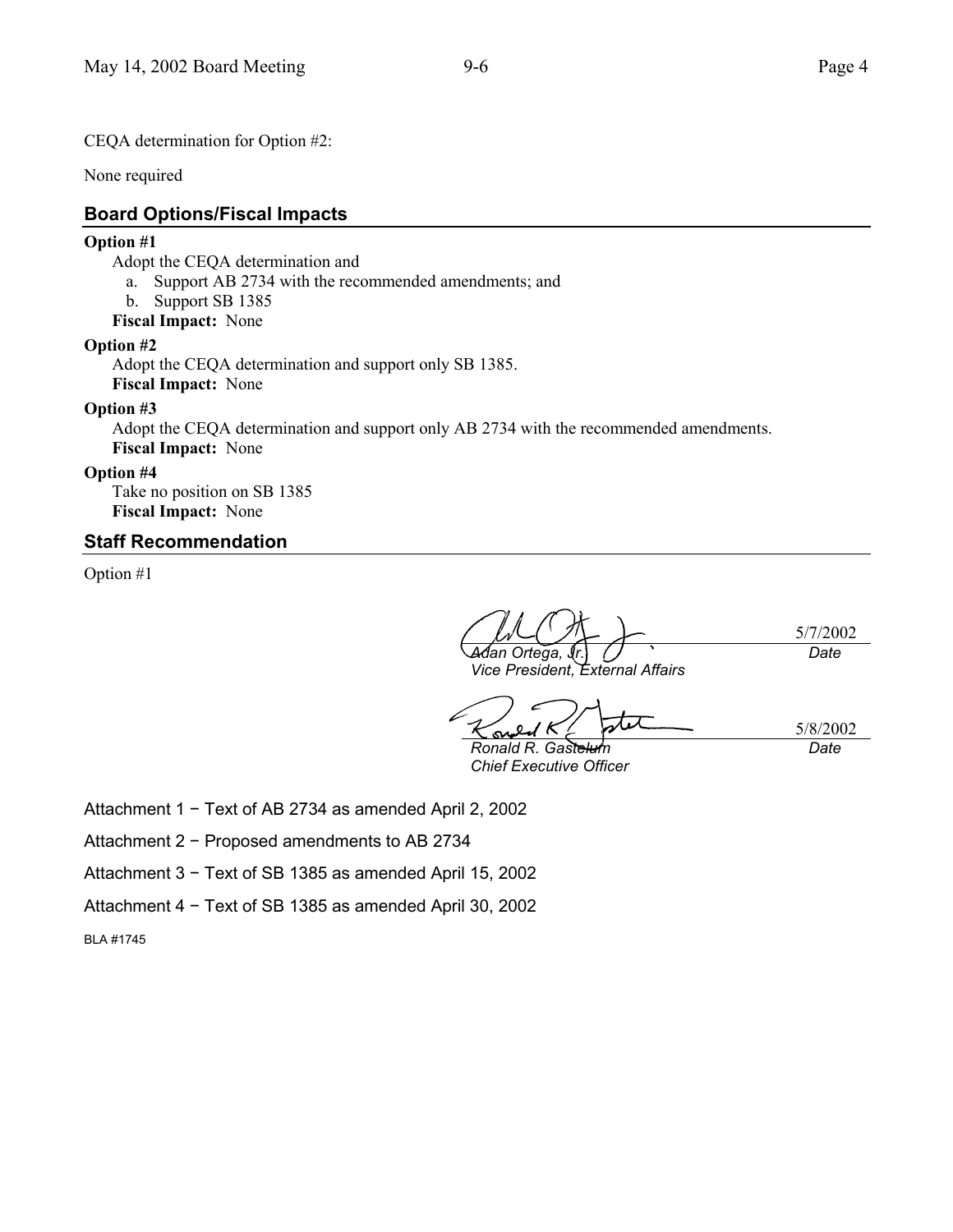#### **BILL NUMBER: AB 2734 AMENDED BILL TEXT**

#### **AMENDED IN ASSEMBLY APRIL 2, 2002**

#### **INTRODUCED BY Assembly Member Pavley**

#### **FEBRUARY 22, 2002**

 An act to amend Section 1102.6 of the Civil Code, to amend Section 65592 of, and to add Sections *65591.7,* 65600.1, 65600.2, 65600.3, 65600.4, and 65600.5 to, the Government Code, to add Chapter 2.5 (commencing with Section 17929) to Part 1.5 of Division 13 of the Health and Safety Code, and to add *and repeal* Section 6356.4 + **to** of the Revenue and Taxation Code, relating to conservation.

#### **LEGISLATIVE COUNSEL'S DIGEST**

AB 2734, as amended, Pavley. Conservation.

 (1) Existing law requires sellers of real property to disclose the existence of various items to the buyer, but does not require disclosure with respect to, and does not require the installation of, water conservation devices in connection with the transfer of real property.

 This bill would require those disclosures to include information with respect to water conservation devices.

 The bill would require commencing on and after July 1, 2004, that transferors of commercial or industrial property and, on and after July 1, 2005, every transfer or of residential property using water in urinals, water closets *toilets* , or showerheads, or any combination of these devices, deliver to the transferee, as soon as practicable prior to the transfer of title, a written statement that conservation devices are installed in all fixtures in the property, with specified exceptions.

 The bill would make a violation of that requirement, or the provision of confirmation of compliance if the devices have not been so installed, an infraction. The bill would thereby impose a state-mandated local program by creating a new crime.

 The bill would make any transferor who fails to comply with these requirements subject to civil damages.

 The bill would require any real estate agent, broker, or salesperson involved in the transfer of title to give written notice to the transferor and the transferee of the requirements of the bill prior to the transfer of title.

 The bill would provide that a transfer is not invalidated on the basis of a failure to comply with the described provisions.

 (2) Under the Water Conservation in Landscaping Act *(act)* , the Department of Water Resources was required to adopt a model local water efficient landscape ordinance that each city and county was authorized to adopt.

 This bill would *prescribe the application of that act and would* require the department, not later than January 1, 2004, to adopt an update to the model local water efficient landscape ordinance with described revisions and to adopt related guidelines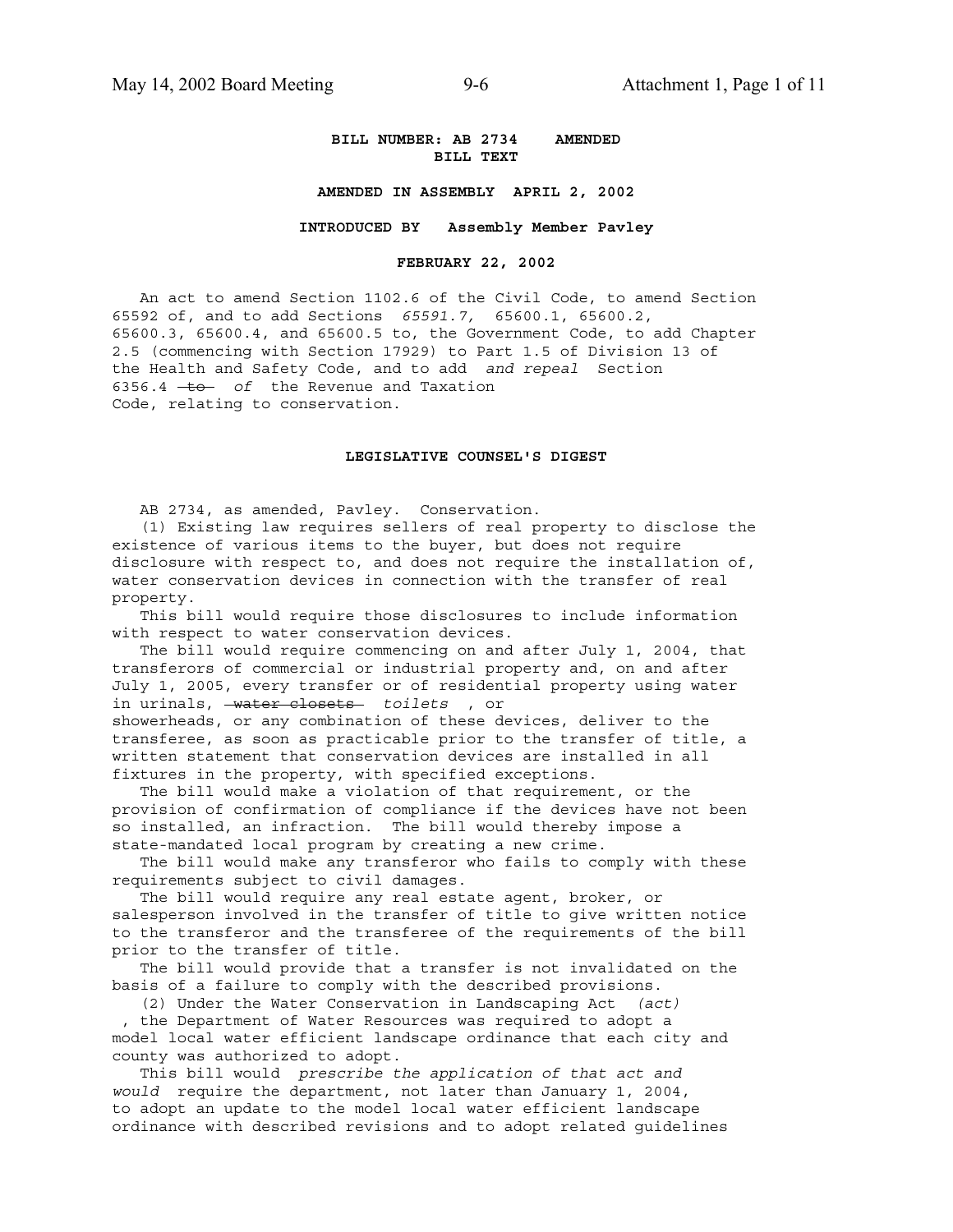and, not later than January 31, 2004, to distribute these documents.

 The bill would provide for each city or county by January 1, 2005, to adopt and enforce this model ordinance or adopt its own *new or* updated ordinance that has been determined by the department to be consistent with and equivalent to *at least as effective as the updated model ordinance*  $\rightarrow$ the *. The* bill would make cities or counties that  $-fail to$  comply with these requirements by January 1, 2005, ineligible *July 1, 2004, eligible for priority consideration by the California Infrastructure and Economic Development Bank and priority consideration* to receive specific state *bond* funds.

 Because this requirement would increase the level of service imposed on cities and counties, this bill would impose a state-mandated local program.

 (3) The Sales and Use Tax Law imposes a tax on the gross receipts from the sale in this state of, or the storage, use, or other consumption in this state of, tangible personal property. That law provides various exemptions from that tax.

 This bill would additionally exempt from that tax clothes washers that are energy efficient, as defined. - The bill would provide that, notwithstanding an existing provision of law, the state may not reimburse any local agency for sales and use taxes lost pursuant to the exemption. *The bill would provide that the exemption is only operative if a described resource bond measure is approved by the voters and would be inoperative during that period for which the Secretary of Resources finds and declares that substantial customer incentives, as defined and described, are not being offered by public utilities or water purveyors, or both.*

 *These sales tax provisions would be repealed on January 1, 2007.*

(4) The bill would require the State Water Resources Control Board by February 28, 2003, to submit to the Legislature a progress report regarding the development of a framework and process to certify the implementation of best management practices for urban water conservation by urban water agencies.

(5) The California Constitution requires the state to reimburse local agencies and school districts for certain costs mandated by the state. Statutory provisions establish procedures for making that reimbursement, including the creation of a State Mandates Claims Fund to pay the costs of mandates that do not exceed \$1,000,000 statewide and other procedures for claims whose statewide costs exceed \$1,000,000.

 This bill would provide that with regard to certain mandates no reimbursement is required by this act for a specified reason.

 With regard to any other mandates, this bill would provide that, if the Commission on State Mandates determines that the bill contains costs so mandated by the state, reimbursement for those costs shall be made pursuant to the statutory provisions noted above.

 Vote: majority. Appropriation: no. Fiscal committee: yes. State-mandated local program: yes.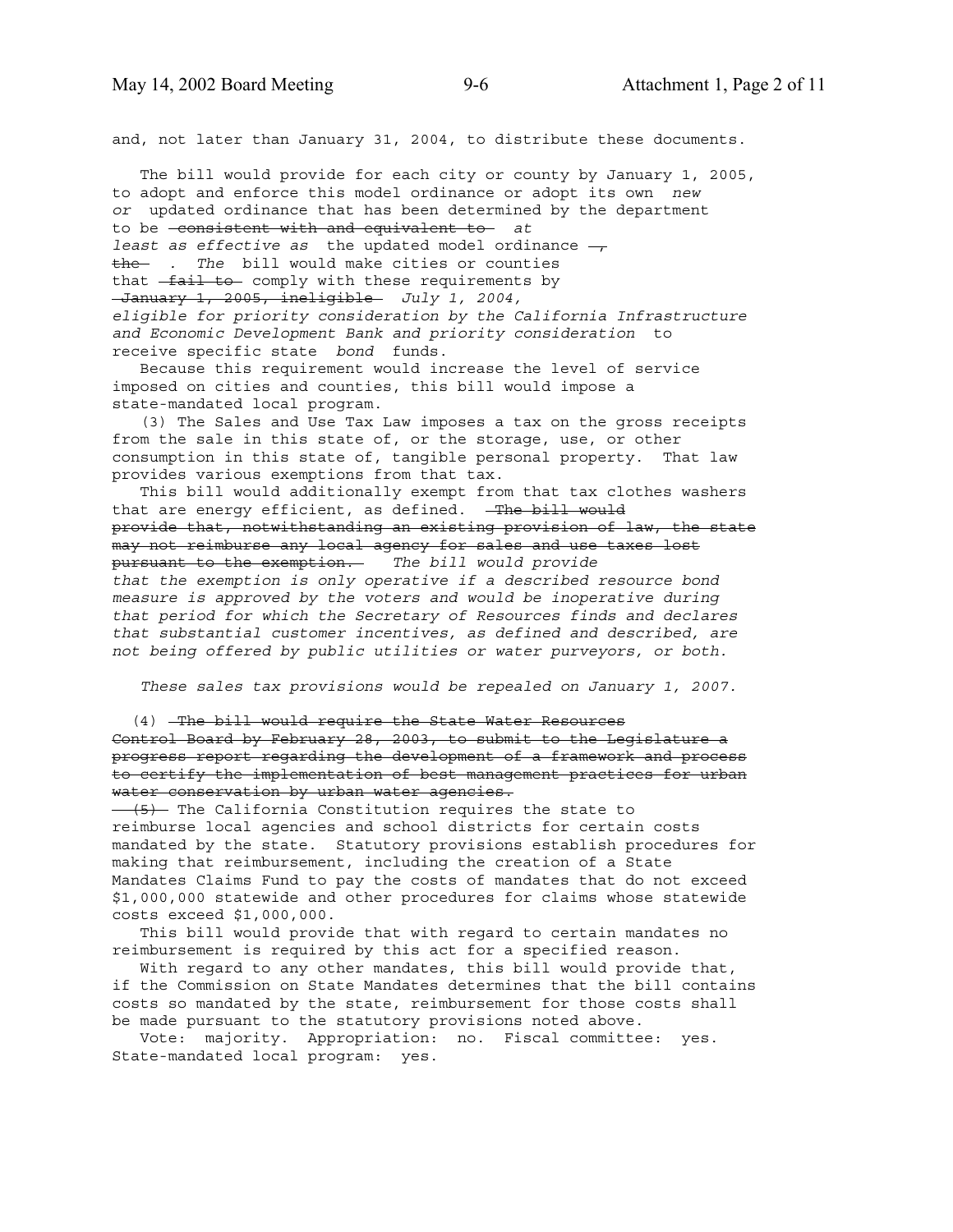#### **THE PEOPLE OF THE STATE OF CALIFORNIA DO ENACT AS FOLLOWS:**

 SECTION 1. The Legislature finds and declares all of the following:

 (a) Adequate water supply reliability for all uses is essential to the future economic and environmental health of California.

 (b) Developing environmentally sound strategies to meet future water supply and wastewater treatment needs is key to protecting and restoring aquatic resources in California.

 (c) There is a pressing need to address water supply reliability issues raised by growing urban areas.

 (d) Economic analysis by urban water agencies and the goals and objectives of the CALFED Bay-Delta Program Record of Decision, dated August 28, 2000, have identified urban water conservation as a cost-effective approach to addressing water supply needs.

 (e) The CALFED Record of Decision calls for an ambitious statewide urban water use efficiency program, above and beyond the implementation of current best management practices for water use efficiency, and includes linkages that ensure balanced implementation of the 12 CALFED program elements in the four problem areas.

 (f) There are many water conservation practices that produce significant energy and other resource savings that should be encouraged as a matter of state policy.

 (g) During the 10 years since the signing of the "Memorandum of Understanding Regarding Urban Water Conservation in California," many urban water and wastewater treatment agencies have gained valuable experience that can be applied to produce significant statewide savings of water, energy, and associated infrastructure costs. This experience indicates a need to regularly revise and update water conservation methodologies and practices.

SEC. 2. Section 1102.6 of the Civil Code is amended to read:

 *SEC. 2. Section 1102.6 of the Civil Code is amended to read:*

 1102.6. The disclosures required by this article pertaining to the property proposed to be transferred are set forth in, and shall be made on a copy of, the following disclosure form:

 1102.6. The disclosures required by this article pertaining to the property proposed to be transferred are set forth in, and shall be made on a copy of, the following disclosure form:

 SEC. 3. *Section 65591.7 is added to the Government Code, to read:*

 *65591.7. (a) Except as provided in subdivision (b), this article shall apply to all of the following:*

 *(1) All new and rehabilitated landscaping for public agency projects and private developments that require a permit.*

 *(2) Developer-installed landscaping in single-family and multifamily projects.*

 *(b) This article shall not apply to any of the following: (1) Homeowner-installed landscaping at single-family and multifamily projects.*

 *(2) Cemeteries.*

 *(3) Registered historical sites.*

 *(4) Ecological restoration projects that do not require a permanent irrigation system.*

 *(5) Mine-land reclamation projects that do not require a permanent*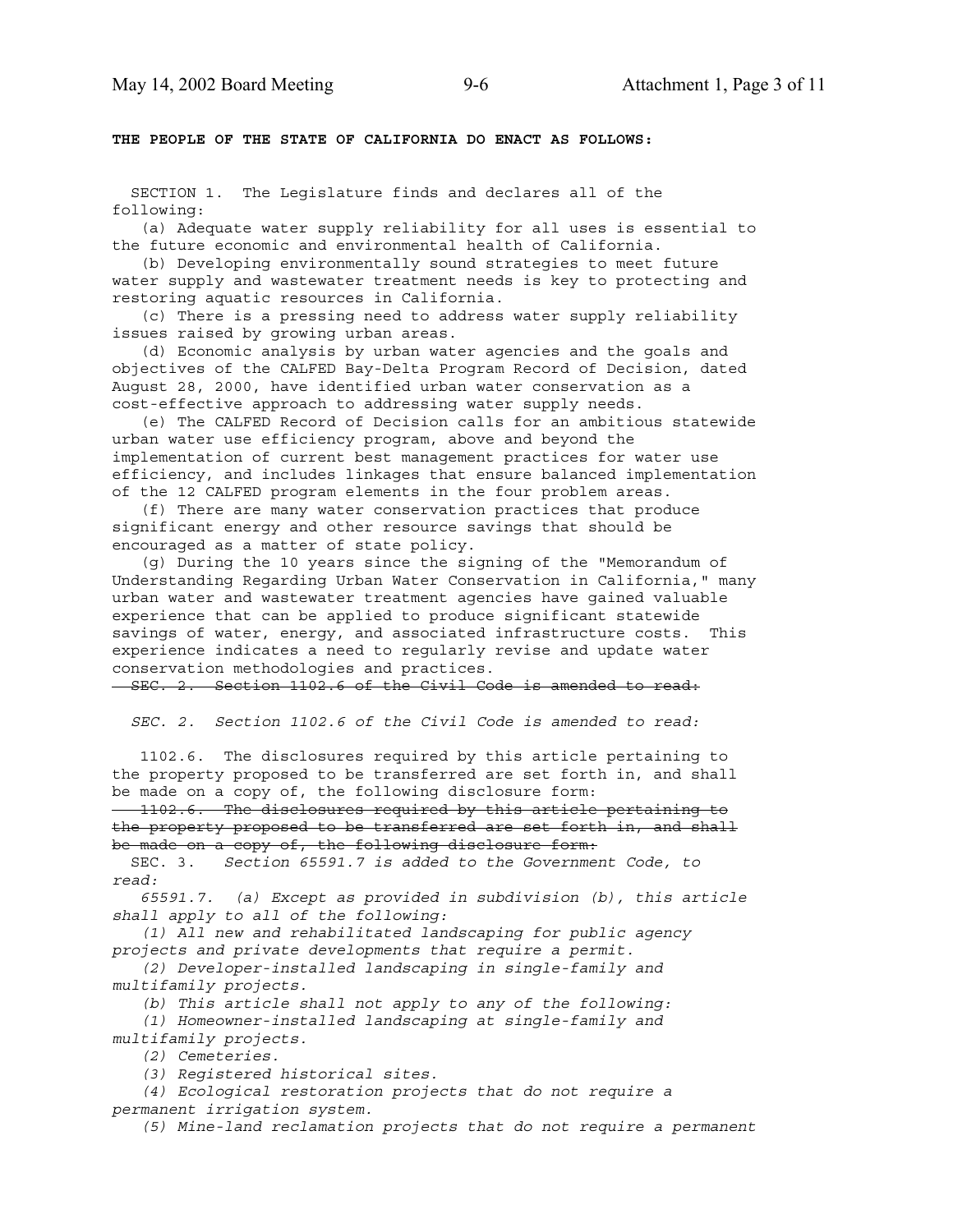*irrigation system.*

 *(6) Any project with a landscaped area that is less than 2,500 square feet.*

 *SEC. 4.* Section 65592 of the Government Code is amended to read:

 65592. Unless the context requires otherwise, the *following* definitions used in this section govern the construction of this article:

(a) "Department" means the Department of Water Resources.

 (b) "Estimated total water use" means the annual total amount of water estimated to be needed to keep the plants in the landscaped areas healthy, and is based upon factors that include, but are not limited to, the local evapotranspiration rate, the size of the landscaped area, the types of plants, and the efficiency of the irrigation system.

 (c) "Evapotranspiration" means the quantity of water evaporated from adjacent soil surfaces and transpired by plants during a specific time.

 (d) "Evapotranspiration adjustment factor" means the mathematical calculation, involving measures of evaporation, types of plants, and irrigation efficiency that is used to determine

 *numeric value that, when applied to reference evapotranspiration, adjusts for plants and irrigation efficiency to yield* the amount of water that needs to be applied to the landscape.

(e) "Local agency" means any city, county, or city and county.

 (f) "Maximum applied water allowance" means the upper limit of annual applied water for the established landscaped area, based upon  *the area's reference* evapotranspiration, the

evapotranspiration adjustment factor, and the size of the landscaped area.

 (g) *"Reference evapotranspiration" means a standard measurement of environmental parameters that affect the water use of plants in a specific geographic location, derived from the evapotranspiration of a large field of four- to seven-inch tall, cool-season grass that is well-watered.*

 *(h)* "Updated water efficient landscape ordinance" means an ordinance or resolution adopted by a local agency to address

 *for purposes that include, but are not limited to, the adoption of specific water use efficiency in new and rehabilitated landscapes at the time of installation to ensure* the efficient use of water in -landscaping *those landscapes* that revises or updates the existing water efficient landscape ordinance, adopted by local agencies pursuant to

Section 65595, that includes the provisions contained within the department's updated model water efficient landscape ordinance adopted pursuant to Section 65600.1.

 $(h)$ 

 *(i)* "Water efficient landscape ordinance" means an ordinance or resolution adopted by a local agency to address the efficient use of water in landscaping.

 $-$ SEC.  $4.$ 

 *SEC. 5.* Section 65600.1 is added to the Government Code, to read:

 65600.1. (a) Not later than January 1, 2004, the department, after holding a public hearing, shall adopt an update to the model local water efficient landscape ordinance that it developed pursuant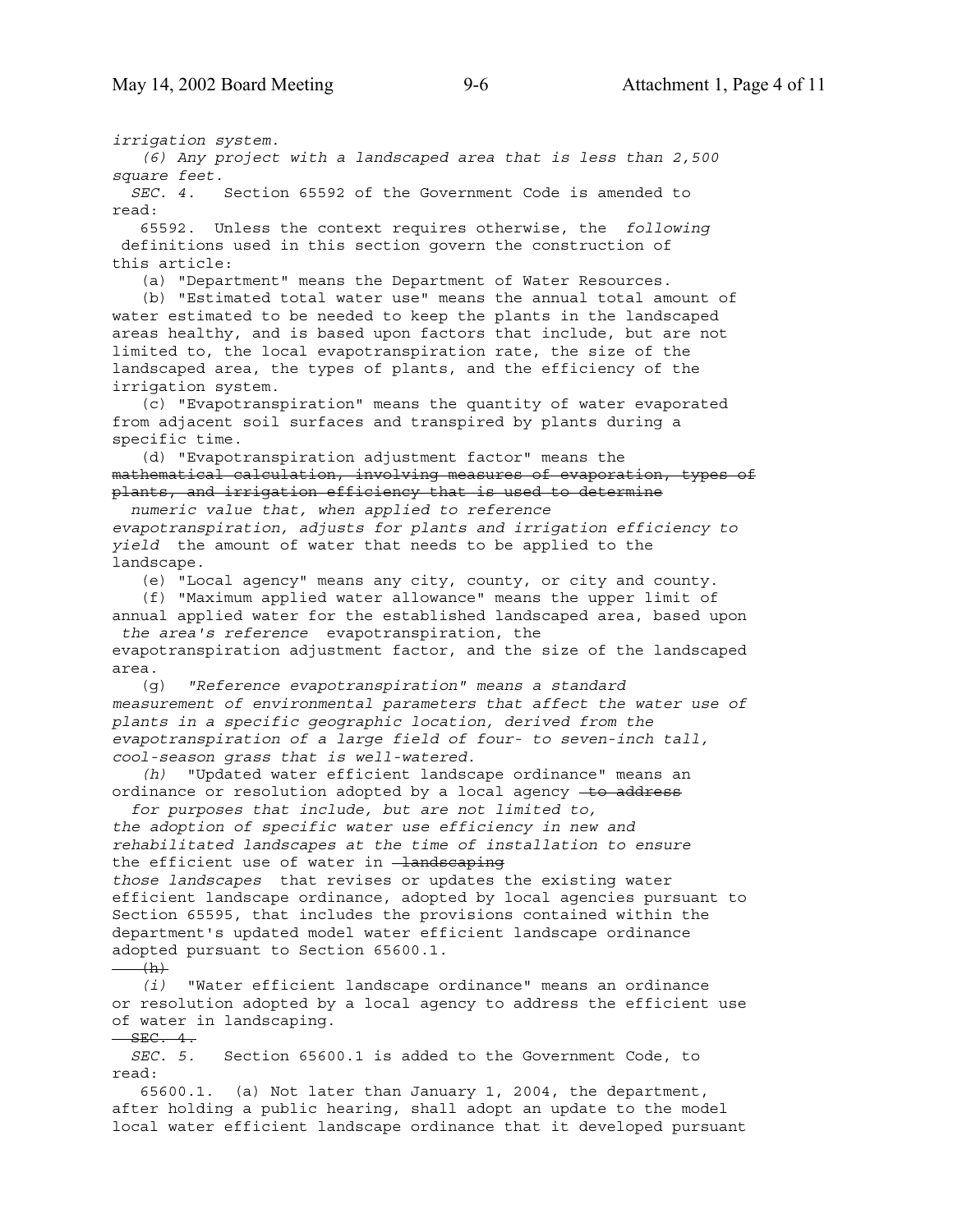to Section 65594, and shall adopt guidelines -for the evaluation by the department of updated water efficient landscape ordinances adopted by local agencies.

 (b) In updating the model ordinance, the department shall recognize and promote the benefits of consistent local ordinances in areas having similar climatic, geological, or topographical conditions.

 (c) *that can be used by a local agency or other interested parties to determine whether a new or updated water efficient landscape ordinance is at least as effective as the model water efficient landscape ordinance adopted by the department.*

 *(b)* Not later than January 31, 2004, the department shall distribute the updated model ordinance and the guidelines for the department's evaluation of updated water efficient landscape ordinances that are adopted by local agencies, to all local agencies *local agencies to determine the efficacy of their new or updated water efficient landscape ordinances, to all local agencies* and other interested parties.  $SEC. 5.$ 

 *(c) Not later than January 1, 2008, and January 1, 2013, respectively, the department shall review the evapotranspiration adjustment factors established pursuant to paragraphs (1) and (2) of subdivision (a) of Section 65600.2. Each review shall consider the science, technology, and economics of ornamental landscape irrigation and shall incorporate appropriate public involvement of, at a minimum, the landscape industry, water agencies, and nonprofit environmental groups. Upon the completion of each review, the department may adopt and publish a different evapotranspiration adjustment factor that is not greater than a factor of 0.8 if the department finds that it is not feasible to achieve either of the specific factor values established in paragraphs (1) and (2) of subdivision (a) of Section 65600.2.*

 *SEC. 6.* Section 65600.2 is added to the Government Code, to read:

 65600.2. The model ordinance, adopted pursuant to Section 65594, shall be updated as follows:

(a) Revise the evapotranspiration adjustment factor  $\pm\Theta$ 0.7 after five years and 0.6 after 10 years, except that the department is directed to review the science and technology of ornamental landscape irrigation prior to each of these statutory revisions, and, after appropriate public involvement of, at a minimum, the landscape industry, water agencies, and nonprofit environmental groups, may adopt a different evapotranspiration adjustment factor that is not lesser than the existing 0.8 factor if the department finds that it is not feasible to achieve the statutory revisions, and 1.0 for irrigation with reclaimed water.  *as follows:*

 *(1) Effective January 1, 2010, the factor is 0.7, or that value published by the department pursuant to subdivision (c) of Section 65600.1.*

 *(2) Effective January 1, 2015, the factor is 0.6, or that value published by the department pursuant to subdivision (c) of Section 65600.1.*

 *(3) The factor is 1.0 for irrigation with reclaimed water.*

 (b) Clarify that estimated total water use and maximum applied water allowance include any replacement water for evaporation from landscape features that use ornamental or recreational water,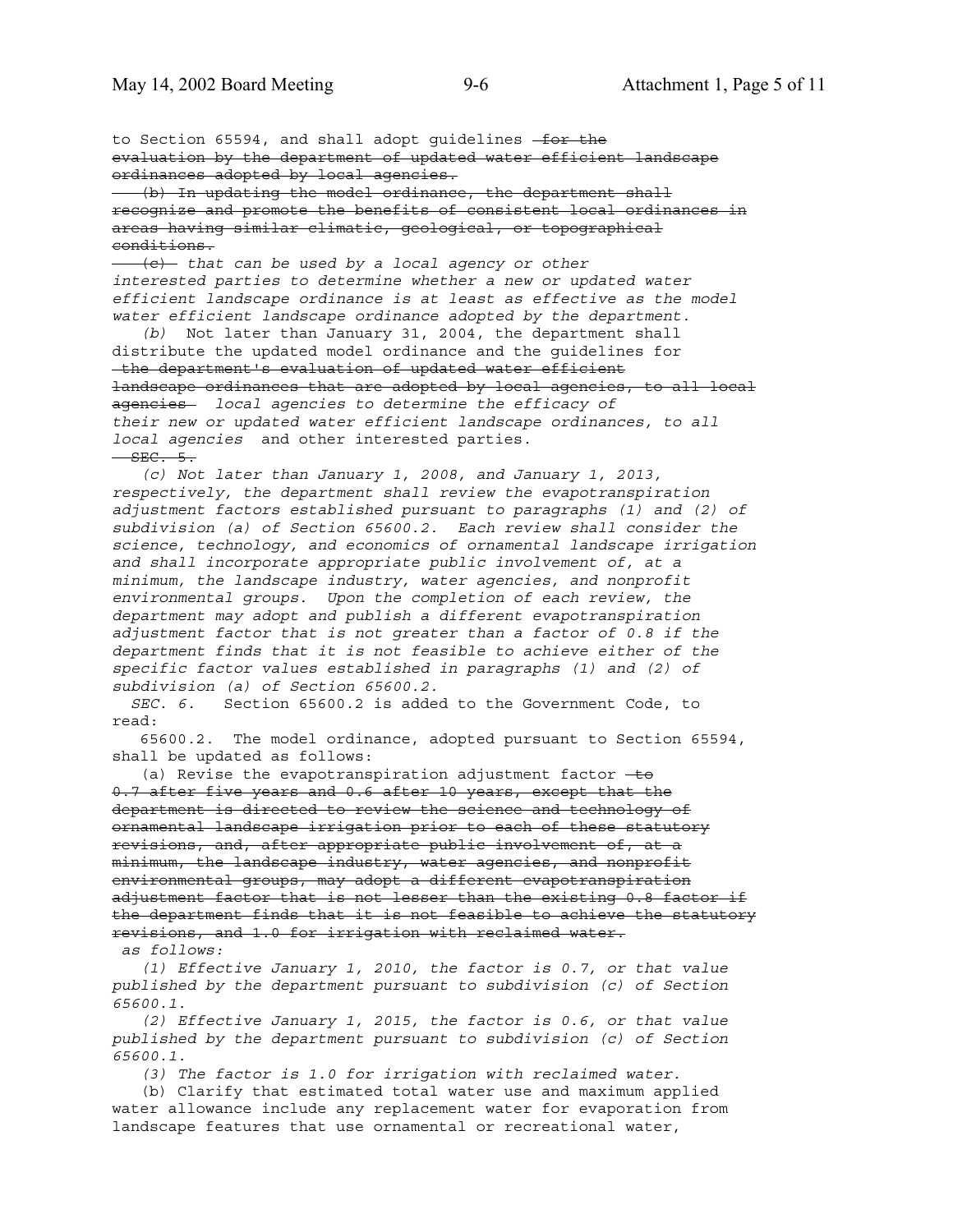including, but not limited to, ponds, fountains, pools, and spas, within the landscaped area.  $-$ SEC.  $6.$  *SEC. 7.* Section 65600.3 is added to the Government Code, to read: 65600.3. (a) Except as provided in subdivision (b), by January 1, 2005, a local agency shall adopt - an a new or updated water efficient landscape ordinance that  $\frac{1}{2}$ a minimum, meets the standards set forth in *is at least as effective as* the updated model water efficient landscape ordinance adopted by the department pursuant to Section 65600.1. (b) If by January 1, 2005, a local agency has not -updated its *adopted a new or updated* water efficient

landscape ordinance, the updated model water efficient landscape ordinance adopted by the department pursuant to subdivision (a) of Section 65600.1 shall take effect for that local agency on January 1, 2005, and shall be enforced by the local agency and have the same force and effect as if adopted by that local agency.

 (c) For local agencies that update their own water efficient landscape ordinances prior to January 1, 2005, the ordinance shall be submitted to the department, within 15 days of adoption by the local agency, for an evaluation of the updated water efficient landscape ordinance for consistency with, and equivalency to, the

 *(c) Those local agencies that adopt a new or updated water efficient landscape ordinance prior to January 1, 2005, may seek technical assistance from the department by requesting the department to review and provide comment on the new or updated water efficient landscape ordinance to make a determination that it is at least as effective as the* updated model water efficient landscape ordinance, pursuant to the guidelines established under subdivision (a) of Section 65600.1.

 (d) Compliance with the requirements of a local updated water efficient landscape ordinance may be undertaken pursuant to paragraph (1) or (2), as follows:

(1) Local agencies and water service providers shall verify that

*(1) (A) Local agencies shall verify that* the installation of landscapes comply with the updated ordinance. If the local agency or water service provider determines that the landscaped area does not comply with the updated ordinance, it may specify a compliance plan for conformance with the applicable updated ordinance. <del>If the owner fails to implement the compliance</del> plan within 90 days, the local agency or water service provider may assess a surcharge to that water service account until the landscape complies with the updated ordinance. Local agencies and water service providers shall conduct periodic- Local *agencies shall conduct periodic* monitoring of landscapes to ensure compliance with the updated ordinance. (2) Local agencies and water service providers shall verify that an irrigation meter used exclusively for outdoor irrigation has been installed in landscapes as a condition of certification. The water

 *(B) If the local agency fails to conduct the activities required in subparagraph (A), then the water service provider, if it is a different government entity than the local agency, may undertake the*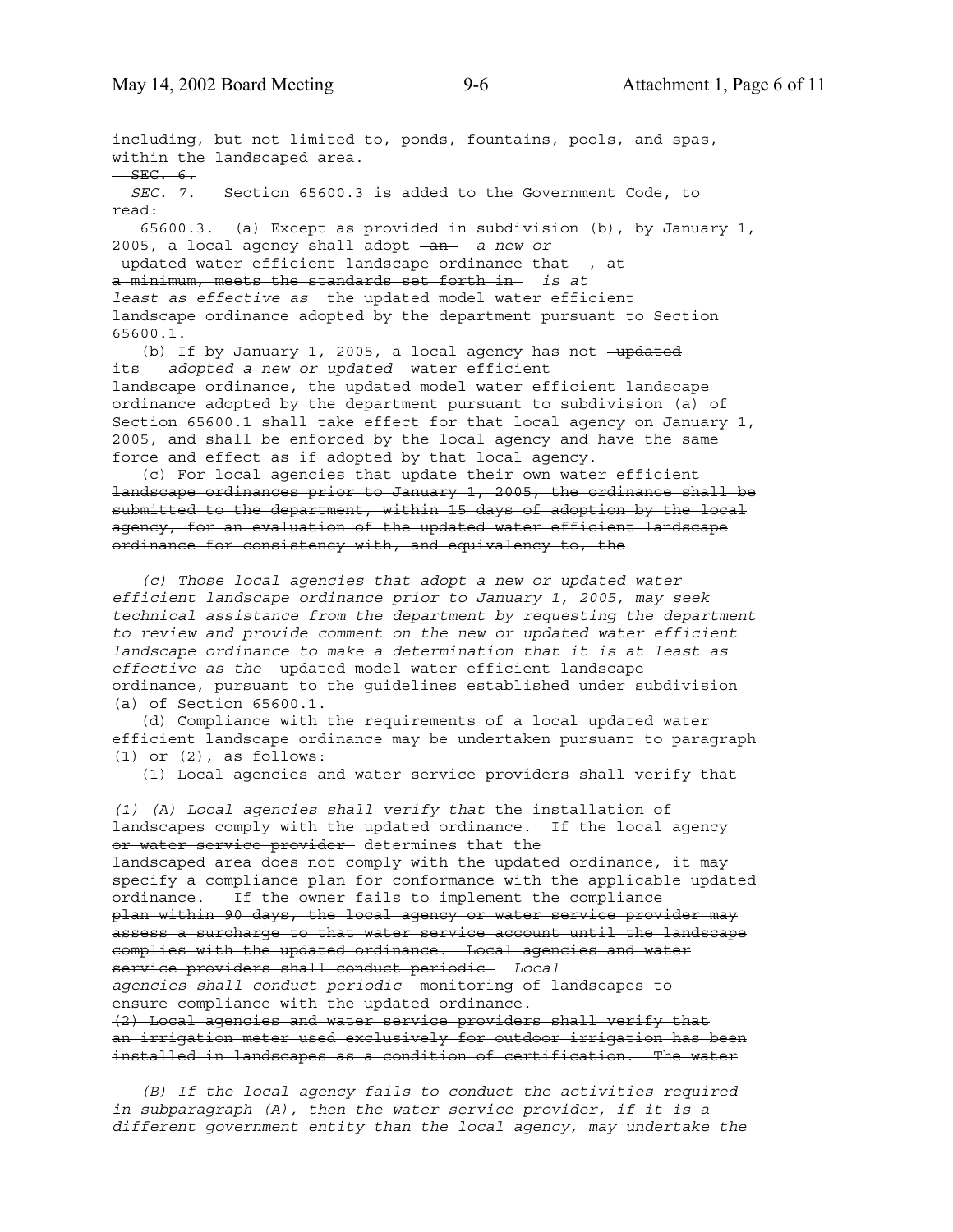*activities required in subparagraph (A). That water service provider shall provide at least 60 days notice to the local agency that it intends to exercise the authority provided in this subparagraph. (C) If the owner fails to implement the compliance plan within 90 days, the local agency, or the water service provider if it is undertaking the activities of this paragraph pursuant to subparagraph (B), may assess a surcharge to that water service account until the landscape complies with the updated ordinance.*

 *(2) Local agencies or the water service providers, if the water service provider is a different government entity than the local agency, shall verify that an irrigation meter used exclusively for outdoor irrigation of landscapes subject to the water efficient landscapes ordinance has been installed in landscapes. The water*

 service provider for that landscape may determine a water budget for that landscape based on the updated ordinance. In order to ensure compliance with the water budget, the water service provider may take appropriate actions, including but not limited to, imposition of surcharges, incentives, education, site visits, and provision of technical assistance.

 $SEC. 7.$ 

 *SEC. 8.* Section 65600.4 is added to the Government Code, to read:

 65600.4. The department shall establish by January 1, 2006, and update not less frequently than every five years thereafter, the following documents:

 (a) A directory of the updated water efficient landscape ordinances adopted by local agencies prior to January 1, 2005, pursuant to subdivision (c) of Section 65600.3.

 (b) A directory of the updated water efficient landscape ordinances of local agencies adopted pursuant to subdivision (b) of Section 65600.3.

 (c) The department shall retain all local updated water efficient landscape ordinances adopted by local agencies and submitted to the department pursuant to subdivision (c) of Section 65600.3.  $-$ SEC.  $8.$ 

 *SEC. 9.* Section 65600.5 is added to the Government Code, to read:

 65600.5. (a) If, by January 1, 2005, any local agency is not either enforcing the updated model water efficient landscape ordinance adopted pursuant to subdivision (b) of Section 65600.3 or has not adopted its own updated ordinance that has been determined by the department, pursuant to subdivision (c) of Section 65600.3, to be consistent with, and equivalent to the updated model ordinance, the local agency shall be ineligible to receive funding pursuant to Division 24 (commencing with Section 78500) of the Water Code, Division 26 (commencing with Section 79000) of the Water Code, or Chapter 1.692 (commencing with Section 5096.300) of Division 5 of the Public Resources Code, until an updated ordinance is submitted and approved by the department pursuant to this article or the updated model ordinance is being enforced by the local agency.

 (b) If the local agency, or any department or agency thereof, is a provider of water service and the local agency is not either enforcing the updated model water efficient landscape ordinance adopted pursuant to subdivision (b) of Section 65600.3 or has not adopted its own updated ordinance which has been determined by the department, pursuant to subdivision (c) of Section 65600.3, to be consistent with and equivalent to the updated model ordinance, the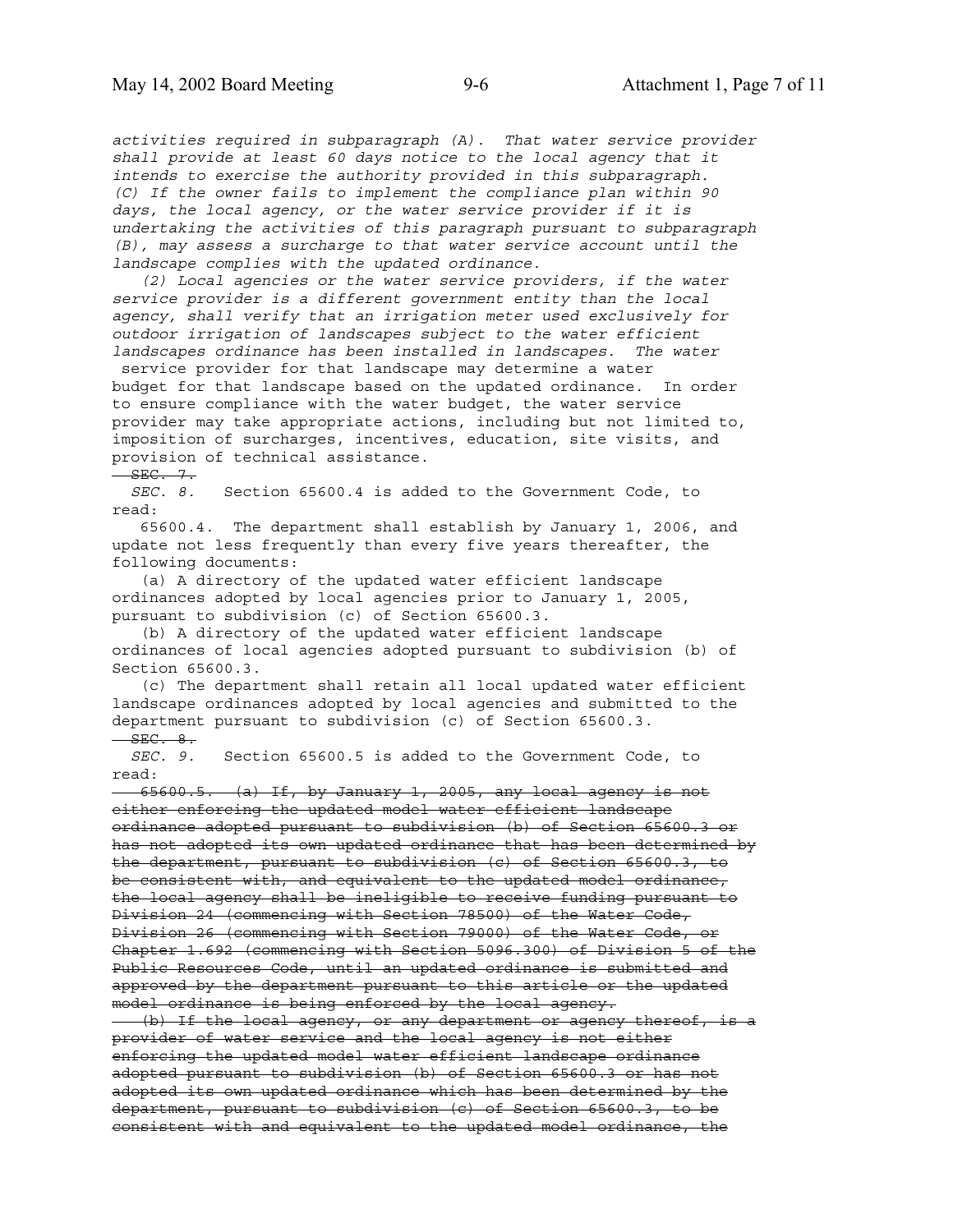local agency shall be ineligible to receive funding pursuant to Division 24 (commencing with Section 78500) of the Water Code, Division 26 (commencing with Section 79000) of the Water Code, Chapter 1.692 (commencing with Section 5096.300) of Division 5 of the Public Resources Code, or receive drought assistance from the state, until an updated ordinance is submitted and approved by the department pursuant to this article or the updated model ordinance is being enforced by the local agency.

 $SEC. 9.$ 

 *65600.5. (a) If by July 1, 2004, a local agency is either enforcing the updated model water efficient landscape ordinance adopted pursuant to subdivision (b) of Section 65600.3 or has adopted its own new or updated ordinance that has been determined by the department, pursuant to subdivision (c) of Section 65600.3, to be at least as effective as the updated model ordinance, the local agency shall be eligible for priority consideration by the California Infrastructure and Economic Development Bank, and for priority consideration for funding pursuant to Division 24 (commencing with Section 78500) and Division 26 (commencing with Section 79000) of the Water Code to the extend consistent with those divisions, when seeking funding for local capital improvement and other infrastructure projects. No provision in this chapter shall affect the allocation of per capita funds to the local government entities pursuant to Section 5096.332 or Section 5096.333 of the Public Resources Code.*

 *(b) If the local agency, or any department or agency thereof, is a provider of water service and the local agency is, by July 1, 2004, either enforcing the updated model water efficient landscape ordinance adopted pursuant to subdivision (b) of Section 65600.3 or has adopted its own new or updated ordinance that has been determined by the department, pursuant to subdivision (c) of Section 65600.3, to be at least as effective as the updated model ordinance, the local agency shall be eligible for priority consideration by the California Infrastructure and Economic Development Bank and for priority consideration for funding pursuant to Division 24 (commencing with Section 78500) and Division 26 (commencing with Section 79000) of the Water Code to the extent consistent with those divisions, when seeking funding for local capital improvement and other infrastructure projects. No provision in this chapter shall affect the allocation of per capita funds to local government entities pursuant to Section 5096.332 or Section 5096.333 of the Public Resources Code.*

 *SEC. 10.* Chapter 2.5 (commencing with Section 17929) is added to Part 1.5 of Division 13 of the Health and Safety Code, to read:

#### **CHAPTER 2.5. WATER-EFFICIENT PLUMBING FIXTURE RETROFIT PROGRAM**

 17929. (a) On and after July 1, 2004, every transferor of commercial or industrial property, and on and after July 1, 2005, every transferor of residential property using water in urinals, water closets *toilets* , or showerheads,

or any combination of these devices, shall deliver to the transferee, as soon as practicable prior to the transfer of title, a written statement that *all these devices installed within the property are* conservation devices, as prescribed in subdivision (b) of Section 17929.1, -are installed in all fixtures in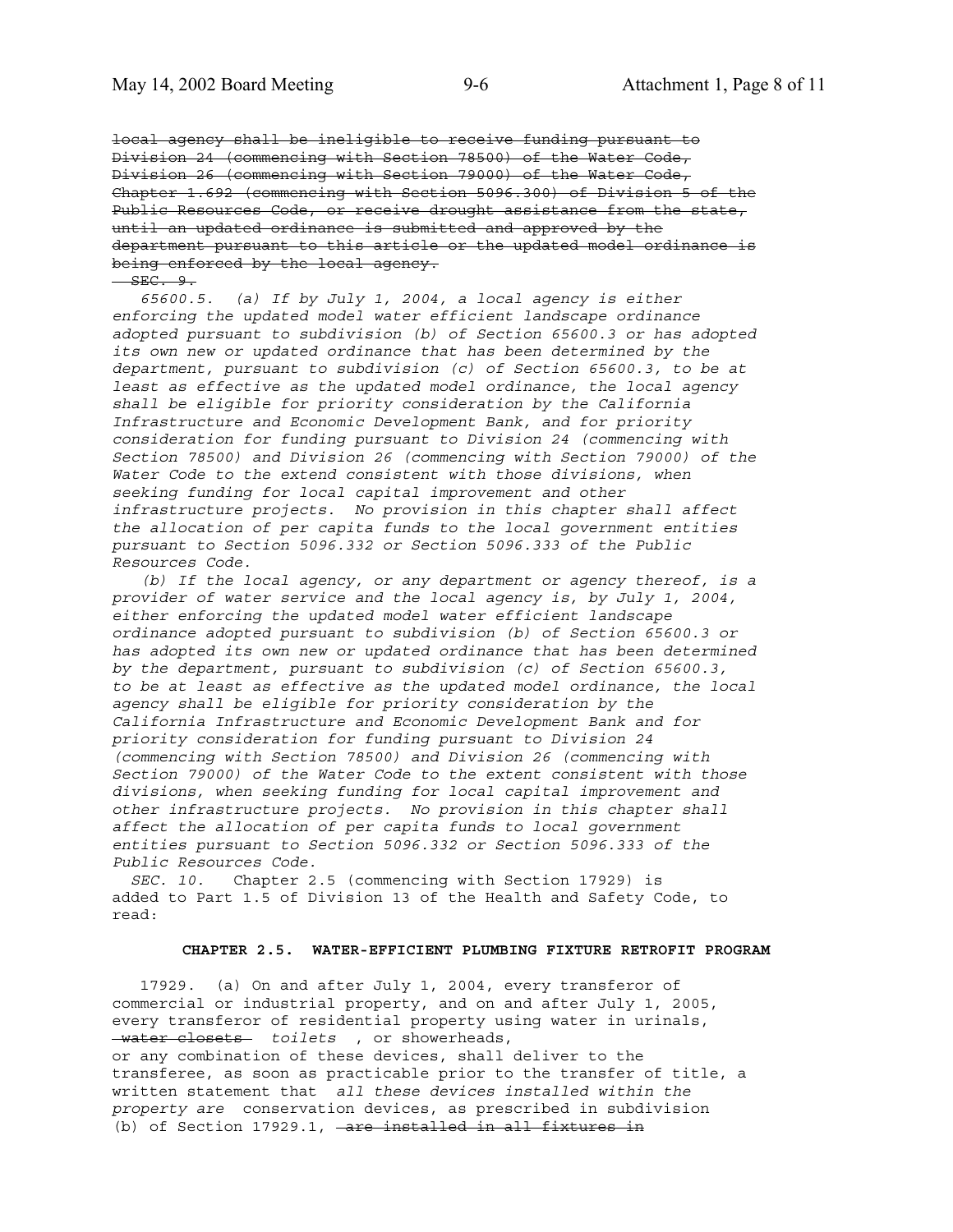the property, in compliance with this- in compliance *with this* chapter. The statement shall be either included in the receipt for deposit in a real estate transaction, an addendum attached there to included in the form for disclosure prescribed by Section 1102.6 of the Civil Code, or a separate document. At the discretion of the transferor, compliance with this chapter may be included as a condition of the close of escrow, and the costs of compliance may be paid from the proceeds of sale for completion of the work required. In no event shall the transferor be relieved of the obligation of providing a written statement that the fixtures comply with this chapter.

 (b) Any violation of this section or Section 17929.1 is an infraction punishable by a maximum fine of two hundred fifty dollars (\$250) for each offense.

(c) This section does not apply to any of the following:

 (1) Transfers that are required to be preceded by the furnishing to a prospective transferee of a copy of a public report pursuant to Section 11018.1 of the Business and Professions Code and transfers which can be made without a public report pursuant to Section 11010.4 of the Business and Professions Code.

 (2) Transfers pursuant to court order, including, but not limited to, transfers ordered by a probate court in administration of an estate, transfers pursuant to a writ of execution, transfers by any foreclosure sale, transfers by a trustee in bankruptcy, transfers by eminent domain, and transfers resulting from a decree for specific performance.

 (3) Transfers to a mortgagee by a mortgagor or successor in interest who is in default, transfers to a beneficiary of a deed of trust by a trustor or successor in interest who is in default, transfers by any foreclosure sale after default, in an obligation secured by a mortgage, and transfers by a sale under a power of sale or any foreclosure sale under a decree of foreclosure after default in an obligation.

 (4) Transfers by a fiduciary in the course of the administration of a decedent's estate, guardianship, conservatorship, or trust.

(5) Transfers from one coowner to one or more other coowners.

 (6) Transfers made to a spouse, or to a person or persons in the lineal line of consanguinity of one or more of the transferors.

 (7) Transfers between spouses resulting from a decree of dissolution of marriage or a decree of legal separation or from a property settlement agreement incidental to a decree.

 17929.1. (a) No transferor of residential, commercial, or industrial property subject to this chapter shall provide the transferee with confirmation of compliance with the requirements of this chapter unless the conservation devices described in subdivision (b) have been installed.

 (b) Low consumption water closets *For the purposes of this chapter, "conservation devices" mean low consumption toilets* and associated flushometer valves, if any, that use no more than an average of 1.6 gallons per flush, urinals and associated flushometer valves, if any, that use no more than an average of one gallon per flush, and showerheads, if any, that use no more than an average of 2.5 gallons per minute at  $-80$  psi

 *a flowing water pressure of 80 pounds per square inch*

 . This requirement, however, does not apply to blow-out water closets and associated flushometer valves.

17929.2. If the transferor fails to comply with subdivision (a)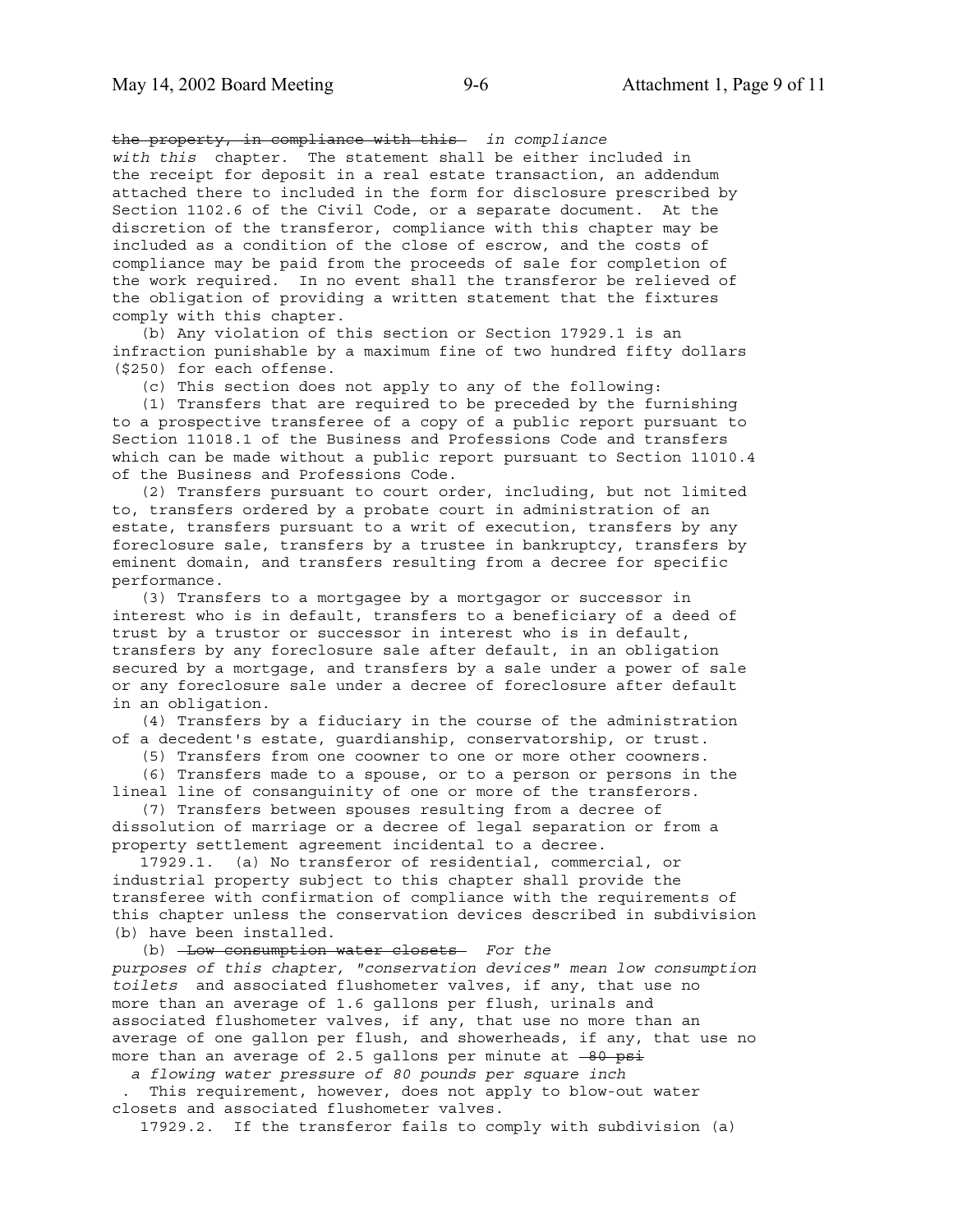of Section 17929, the transferee shall install the conservation devices, as prescribed in subdivision (b) of Section 17929.1, within 90 days. Any transferor who fails to comply with the requirements of this chapter is liable to the transferee in the amount of five hundred dollars (\$500) for each water device listed in subdivision (b) of Section 17929.1 that does not comply with this chapter at the time of transfer, or the actual costs of the transferee to comply with this chapter, whichever amounts are greater.

 (b) No liability shall arise, nor any action be brought or maintained against, any agent of any party to a transfer of title, including any person or entity acting in the capacity of an escrow, for any error, inaccuracy, or omission relating to the disclosure required to be made by a transferor pursuant to this chapter. However, this subdivision does not apply to a licensee, as defined in Section 10011 of the Business and Professions Code, where the licensee participates in the making of the disclosure required to be made pursuant to this chapter with actual knowledge of the falsity of the disclosure. Except as otherwise provided in this section, this section shall not be deemed to create or imply a duty upon a licensee or upon any agent of any party to a transfer of title, including any person or entity acting in the capacity of an escrow, to monitor or ensure compliance with this chapter.

 17929.3. This chapter does not preempt any actions of cities, counties, or districts that prescribe water conservation requirements that will result in greater savings of water than those provided for in this chapter.

 17929.4. Any real estate agent, real estate broker, or real estate salesperson, whether representing a transferor or transferee, or both, involved in the transfer of title to property subject to this chapter, shall give written notice to the transferee and transferor of the requirements of this chapter prior to the transfer of title to the property.

 17929.5. A transfer of title is not invalidated on the basis of a failure to comply with this chapter.

 $-$  SEC.  $10$ .

 *SEC. 11.* Section 6356.4 is added to the Revenue and Taxation Code, to read:

 6356.4. (a) There are exempted from the taxes imposed by this part that the gross receipts from the

sale in this state of, and the storage, use, or other consumption in this state of, -energy efficient clothes washers.

 (b) For purposes of this section, "energy efficient" means that the appliance meets or exceeds the applicable ENERGY STAR efficiency requirements developed by the United States Environmental Protection Agency and the United States Department

of Energy.

 SEC. 11. By February 28, 2003, the State Water Resources Control Board shall submit to the Legislature a progress report regarding the development of a framework and process to certify the implementation of best management practices for urban water conservation by urban water agencies. This report shall also contain recommendations regarding the implementation of a certification program and an analysis of its budget implications. This report shall rely upon existing data and information, to the greatest extent possible, and shall be prepared in consultation with CALFED agencies, the California Urban Water Conservation Council, and other interested parties. The report shall be consistent with the CALFED Bay-Delta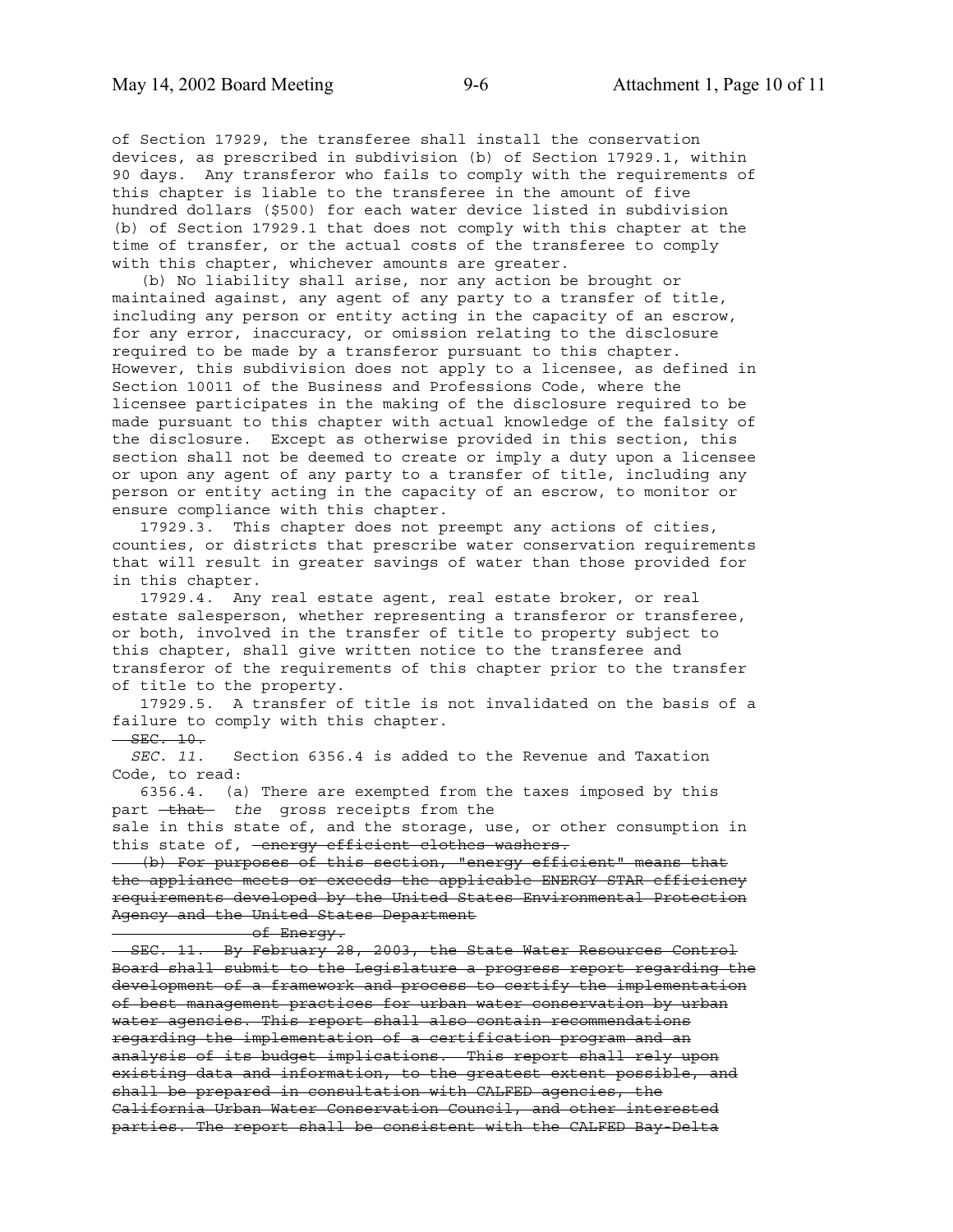Program Record of Decision dated August 28, 2000, and shall recognize the linkages between the water use-efficiency program and the other 11 CALFED program elements within the four CALFED problem areas. SEC. 12. Notwithstanding Section 2230 of the Revenue and Taxation Code, no appropriation is made by Section 10 of the act adding this section and the state may not reimburse any local agency for any sales and use tax revenues lost by it under Section 10 of the act adding this section.

 SEC. 13. *new water- and energy-efficient clothes washers from July 1, 2003, to December 21, 2006, inclusive.*

 *(b) (1) This section shall become operative only if a resources bond measure is approved by the voters at a statewide election from which funds may be available to fully offset the loss of sales tax revenue deposited in the General Fund as a result of the exemption provided in subdivision (a).*

 *(2) This section shall become inoperative for any period for which the Secretary of Resources finds and declares that substantial customer incentives, including, but not limited to, rebates and vouchers, to encourage the purchase of water- and energy-efficient clothes washers are not being offered by public utilities or water purveyors, as defined in Section 512 of the Water Code, or both, to at least 65 percent of all California households.*

 *(c) For the purposes of this section, the following definitions apply:*

 *(1) "Substantial customer incentives" means incentives with a retail value of at least one hundred and fifty dollars (\$150).*

 *(2) "Water- and energy-efficient clothes washers" has the same meaning as provided in subdivision (b) of Section 17138.*

 *(d) Notwithstanding any provision of the Bradley-Burns Uniform Local Sales and Use Tax Law (Part 1.5 (commencing with Section 7200)) or the Transactions and Use Tax Law (Part 1.6 (commencing with Section 7251)), the exemption established by this section shall not apply with respect to any tax levied by a county, city, or district pursuant to, or in accordance with, either of those laws or with respect to any tax imposed by Section 6201.2 or by Section 35 of Article XIII of the California Constitution.*

 *(e) This section shall remain in effect only until January 1, 2007, and as of that date is repealed, unless a later enacted statute, that is enacted before January 1, 2007, deletes or extends that date.*

 *SEC. 12.* No reimbursement is required by this act pursuant to Section 6 of Article XIII B of the California Constitution for certain costs that may be incurred by a local agency or school district because in that regard this act creates a new crime or infraction, eliminates a crime or infraction, or changes the penalty for a crime or infraction, within the meaning of Section 17556 of the Government Code, or changes the definition of a crime within the meaning of Section 6 of Article XIII B of the California Constitution.

 However, notwithstanding Section 17610 of the Government Code, if the Commission on State Mandates determines that this act contains other costs mandated by the state, reimbursement to local agencies and school districts for those costs shall be made pursuant to Part 7 (commencing with Section 17500) of Division 4 of Title 2 of the Government Code. If the statewide cost of the claim for reimbursement does not exceed one million dollars (\$1,000,000), reimbursement shall be made from the State Mandates Claims Fund.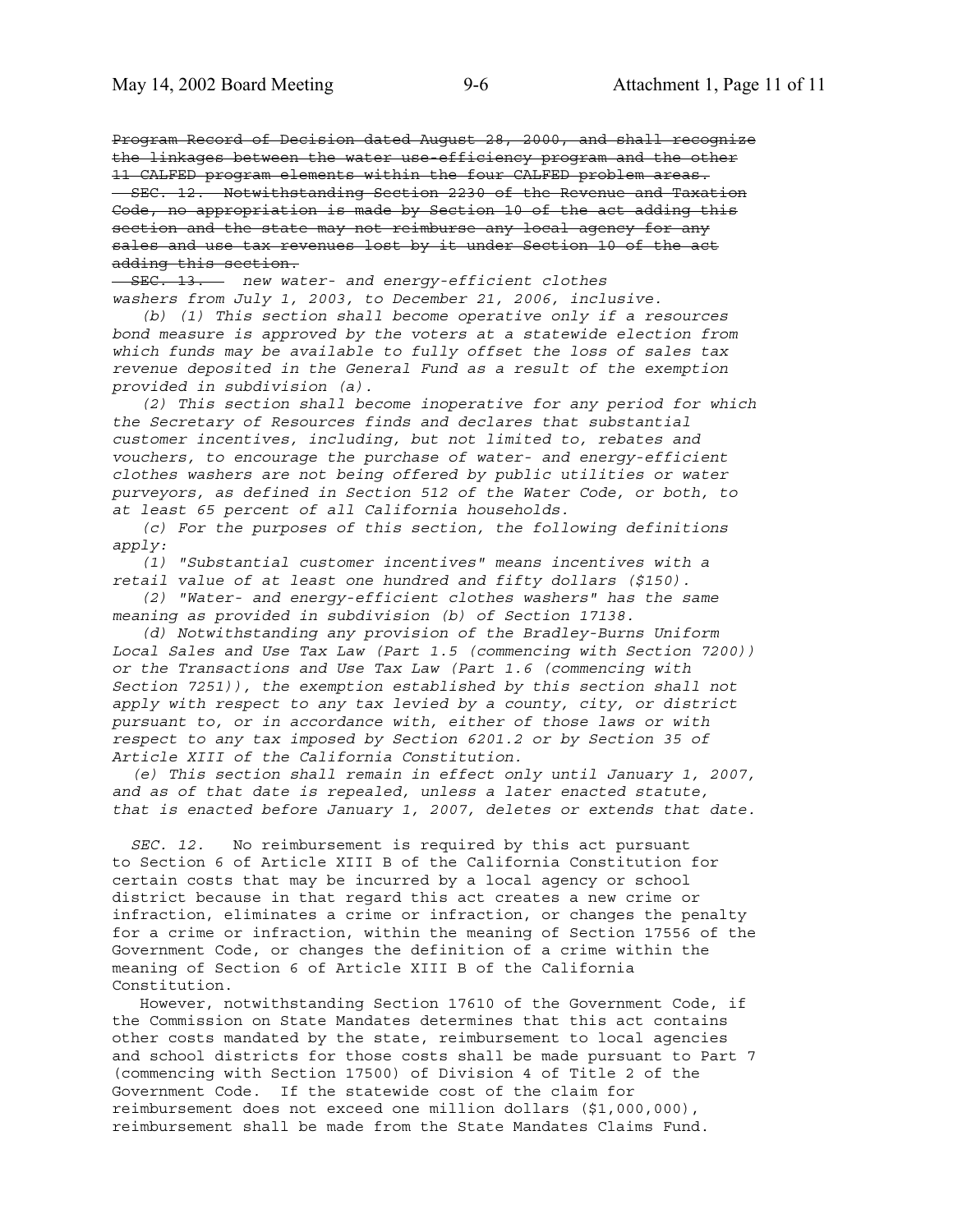# **PROPOSED AMENDMENTS TO AB 2734 (Pavley) as amended Apri1 2, 2002**

# **To be Submitted by Metropolitan/Member Agency Workgroup**

## **1. Amend SECTION 3, page 16, line 3, to read as follows:**

- 65591.7. (a) Except as provided in subdivision (b), this article shall apply to all of the following:
- (1) All new and rehabilitated landscaping for public agency projects and private developments that require a permit *from a local agency*.
- (2) Developer-installed landscaping in single-family and multifamily *common-area* projects.
- (b) This article shall not apply to any of the following:
- (1) Homeowner-provided landscaping *in at* single-family *projects* and *homeowner-installed landscaping in and multifamily projects.*
- (2) Cemeteries.
- (3) Registered historical sites.
- (4) Ecological restoration projects that do not require a permanent irrigation system.
- (5) Mine-land reclamation projects that do not require a permanent irrigation system.
- (6) Any project with a landscaped area that is less than 2,500 square feet.
- *(7) Local agencies that have a water conservation incentive structure that applies to all landscaped areas in their jurisdiction.*

### **2. Add to SECTION 4, page 17, at line 26, the following:**

*(j) "Board" means the State Water Resources Control Board.*

*(k) "Water service provider" means any local entity, including a public agency, city, county, or private water company, which provides retail water service.*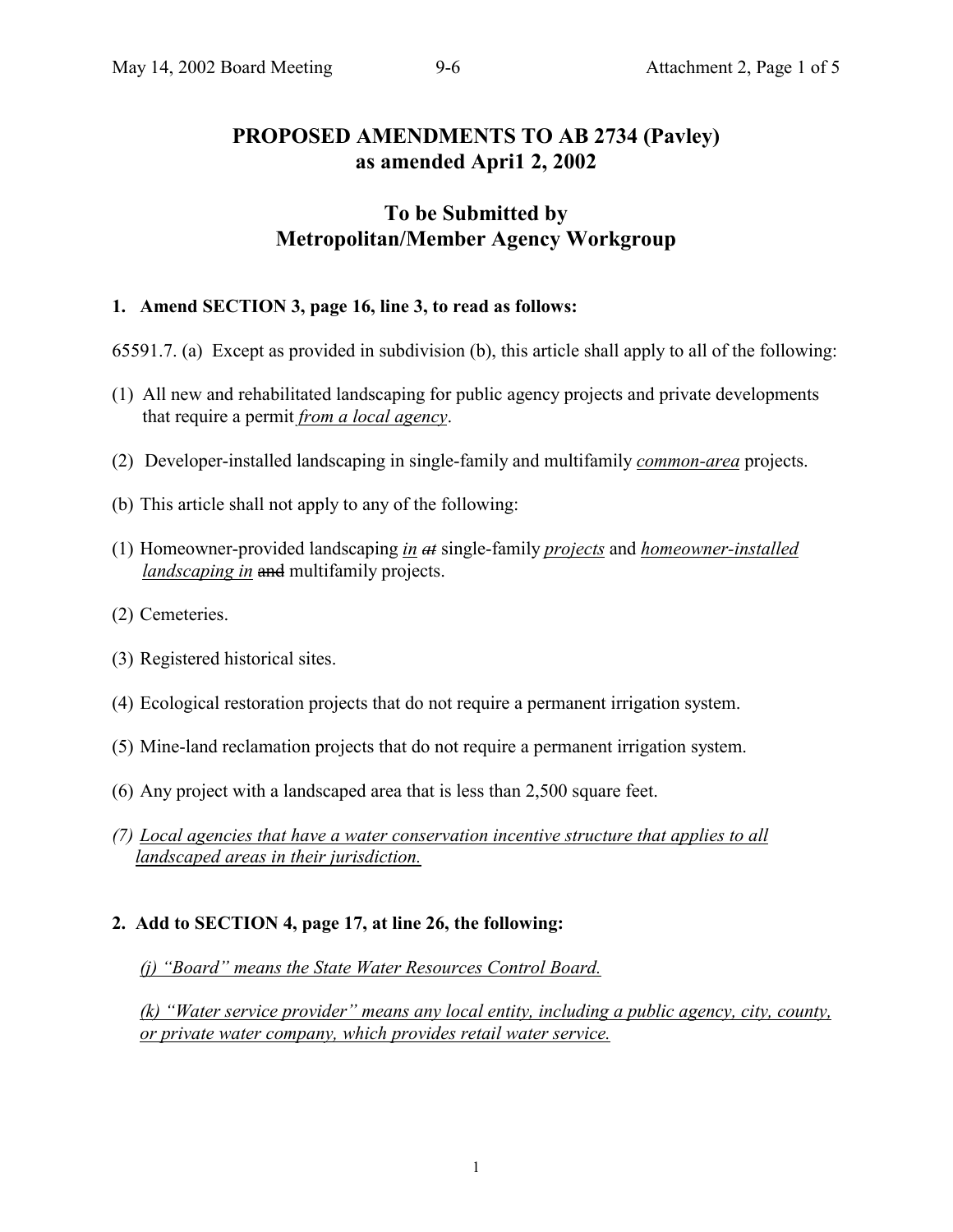# **3. Amend SECTION 5, page 18, at line 11, to read as follows:**

(c) Not later than January 1, 2008, and January 1, 2013, respectively, the *board* department shall review the evapotranspiration adjustment factors *for irrigation with potable water* established pursuant to paragraphs (1) and (2) of subdivision (a) of Section 65600.2. Each review shall consider the science, technology *including irrigation system distribution uniformity*, and economics of ornamental landscape irrigation. *Each review* and shall incorporate appropriate public involvement of, at a minimum, the landscape industry, *the building industry*, water agencies, and nonprofit environmental groups. Upon the completion of each review, the *board department* may adopt and publish a different evapotranspiration adjustment factor that is not greater than a factor of 0.8 if the department finds that it is not feasible to achieve either of the specific factor values established in paragraphs (1) and (2) of subdivision (a) of Section 65600.2.

# **4. Amend SECTION 6, page 18, at line 26, to read as follows**

65600.2. The model ordinance, adopted pursuant to Section 64494, shall be updated as follows:

(a) Revise the evapotranspiration adjustment factor as follows:

(1) Effective January 1, 2010, the factor is 0.7, or that value published by the *board* department pursuant to subdivision (c) of Section 65600.1.

(2) Effective January 1, 2015, the factor is 0.6, or that value published by the *board* department pursuant to subdivision (c) of Section 65600.1.

(3) The factor is 1.0 for irrigation with reclaimed water.

(b) Clarify that estimated total *potable* water use and maximum applied water allowance include any replacement water for evaporation from landscape features that use ornamental or recreational water, including, but not limited to, ponds, fountains, pools, and spas, within the landscaped area.

*(c) Any project for which a landscape documentation package is submitted before January 1, 2010, to the local agency for approval shall be deemed to meet its maximum applied water allowance if all ornamental irrigation is performed through the use of irrigation controllers that receive current weather data at least once each day and are properly calibrated upon installation.*

# **5. Amend SECTION 7, page 20, line 5, to read as follows:**

(1) (A) Local agencies*, in cooperation with water service providers,* shall verify that the installation of landscapes complies with the updated ordinance. If the local agency determines that the landscaped area does not comply with the updated ordinance, it may *consult with the water service provider to develop-specify* a compliance plan for conformance with the applicable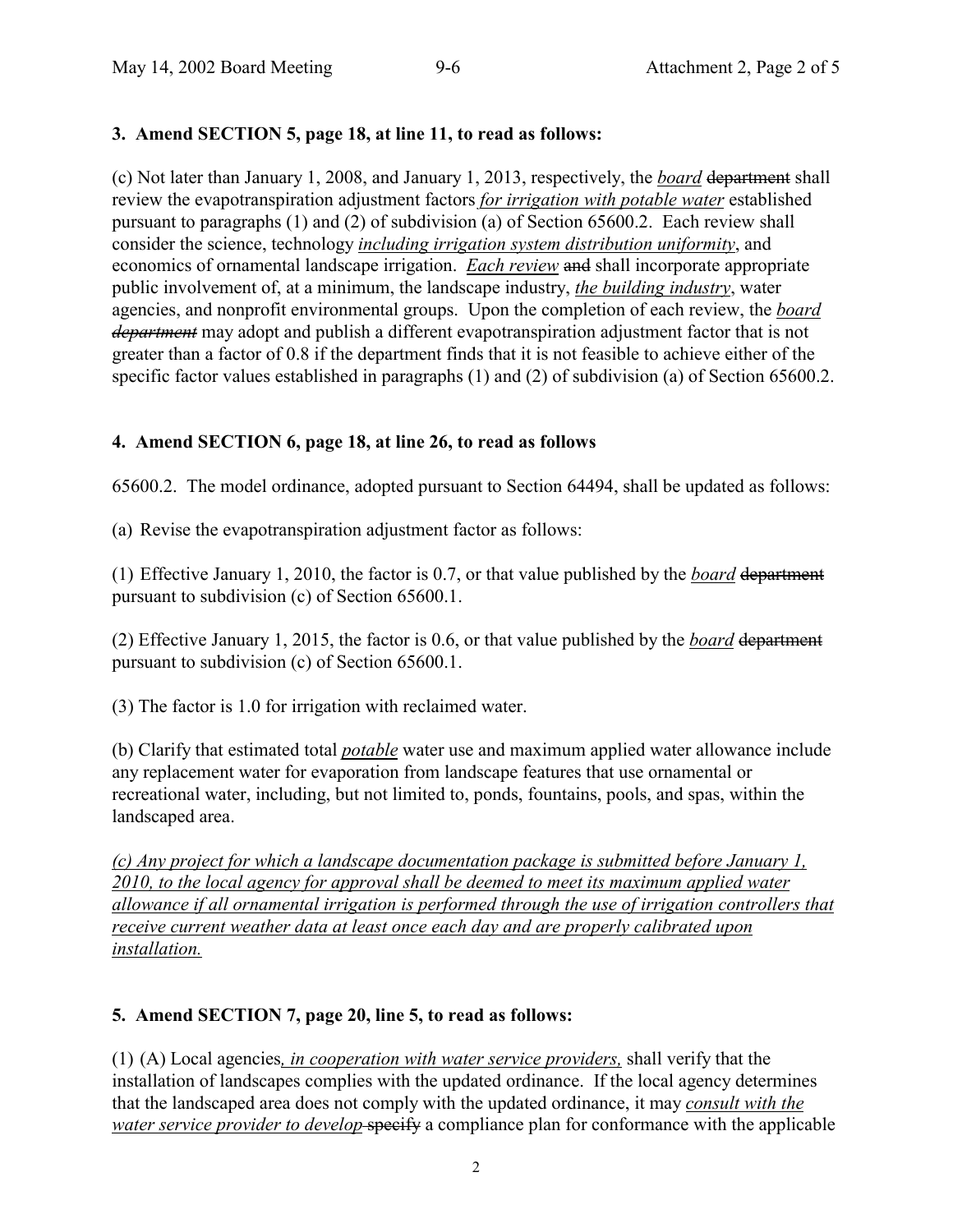updated ordinance. *This compliance plan may include technical assistance, financial incentives or surcharges to encourage compliance.* Local agencies shall conduct periodic monitoring of landscapes to ensure compliance with the updated ordinance.

(B) If the local agency fails to conduct the activities required in subparagraph (A), then the water service provider, if it is a different government entity than the local agency, may undertake the activities required in subparagraph (A). That water service provider shall provide at least 60 days notice to the local agency that it intends to exercise the authority provided in this subparagraph.

(C) If the owner fails to implement the compliance plan within 90 days, the local agency, or the water service provider if it is undertaking the activities of this paragraph pursuant to subparagraph (B), may *provide technical assistance or financial incentives to encourage compliance or may* assess a surcharge to that water service account until the landscape complies with the updated ordinance.

(2) Local agencies or the water service providers, if the water service provider is a different government entity than the local agency, shall verify that an irrigation meter used exclusively for outdoor irrigation of landscapes subject to the water efficient landscapes ordinance has been installed in *commercial* landscapes *and common landscaped areas that exceed 10,000 square feet. No single family home will be required to install such a meter. Local agencies may request that the water service provider, if the water service provider is a different government entity than the local agency, assist with the verification by providing the local agency with information about the number and type of water meter used to record water use at a specific service address.* The water service provider for that landscape may determine a water budget for that landscape based on the updated ordinance. In order to ensure compliance with the water budget, the water service provider may take appropriate actions, including but not limited to, imposition of surcharges, incentives, education, site visits, and provision of technical assistance.

*(e) As an alternative to adoption of a new or updated water efficient landscape ordinance, the local agency, in consultation with the water service provider, may adopt a water conservation incentive structure with individual site water budgets that recognize the maximum applied water allowance and 0.8 evapotranspiration adjustment factor. The water conservation incentive structure may provide financial incentives to users that adhere to the water budget. This water conservation incentive structure would apply to all landscapes with irrigation meters installed by January 1, 2004, used exclusively for outdoor irrigation of landscapes.*

# **6. Amend SECTION 9, page 22, at line 11, to read as follows:**

65600.5 (a) If by July 1, 2004, a local agency is either enforcing the updated model water efficient landscape ordinance adopted pursuant to subdivision (b) of Section 65600.3 or has adopted its own new or updated ordinance that has been determined by the department, pursuant to subdivision (c) of Section 65600.3, to be at least as effective as the updated model ordinance, the local agency shall be eligible for priority consideration by the California Infrastructure and Economic Development Bank, and for priority consideration for funding pursuant to Division 24 (commencing with Section 78500) and Division 26 (commencing with Section 79000) of the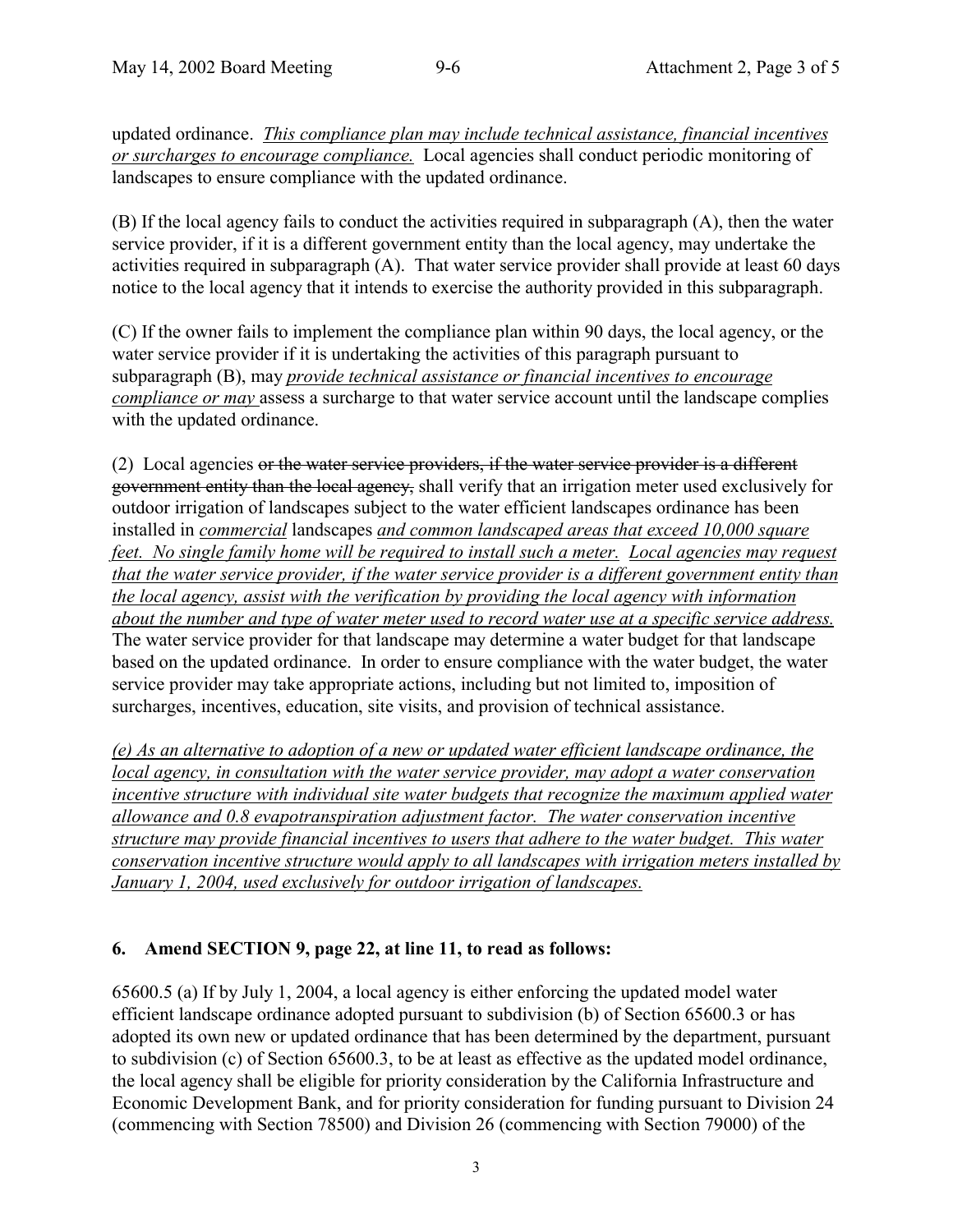Water Code to the *extent* extend consistent with those divisions, when seeking funding for local capital improvement and other infrastructure projects. No provision in this chapter shall affect the allocation of per capita funds to the local government entities pursuant to Section 5096.332 or Section 5096.333 of the Public Resources Code.

(b) If the local agency, or any department or agency thereof, is a *water service* provider of water service and the local agency is, by July 1, 2004, either enforcing the updated model water efficient landscape ordinance adopted pursuant to subdivision (b) of Section 65600.3 or has adopted its own new or updated ordinance that has been determined by the department, pursuant to subdivision (c) of Section 65600.3, to be at least as effective as the updated model ordinance, the local agency shall be eligible for priority consideration by the California Infrastructure and Economic Development Bank, and for priority consideration for funding pursuant to Division 24 (commencing with Section 78500) and Division 26 (commencing with Section 79000) of the Water Code to the extent consistent with those divisions, when seeking funding for local capital improvement and other infrastructure projects. No provision in this chapter shall affect the allocation of per capita funds to the local government entities pursuant to Section 5096.332 or Section 5096.333 of the Public Resources Code.

# **7. Amend SECTION 10, page 24, at line 25, to read as follows:**

(a) For the purposes of this chapter, "conservation devices" mean low consumption toilets*, urinals* and associated flushometer valves, if any, *that meet standards developed by the American Society of Mechanical Engineers and* that use no more than an average of 1.6 gallons per flush, urinals and associated flushometer valves, if any, that use no more than an average of one gallon per flush, and showerheads, if any, *as defined in Title 20 of the California Administrative Code.* that use no more than an average of 2.5 gallons per minute at a flowing water pressure of 80 pounds per square inch. This requirement, however, does not apply to blow-out water closets and associated flushometer valves.

# **8. Amend SECTION 11, page 26, at line 28, to read as follows:**

(2) This section shall become inoperative for any period for which the Secretary of Resources finds and declares that substantial customer incentives, including, but not limited to, rebates and vouchers, to encourage the purchase of water- and energy-efficient clothes washers are not being offered by public utilities or water purveyors, as defined in Section 512 of the Water Code, or both, to at least 65 percent of all California households.

(b) For the purposes of this section, *"water- and energy-efficient clothes washers" has the same meaning as provided in subdivision (b) of Section 17138.* the following definitions apply*:*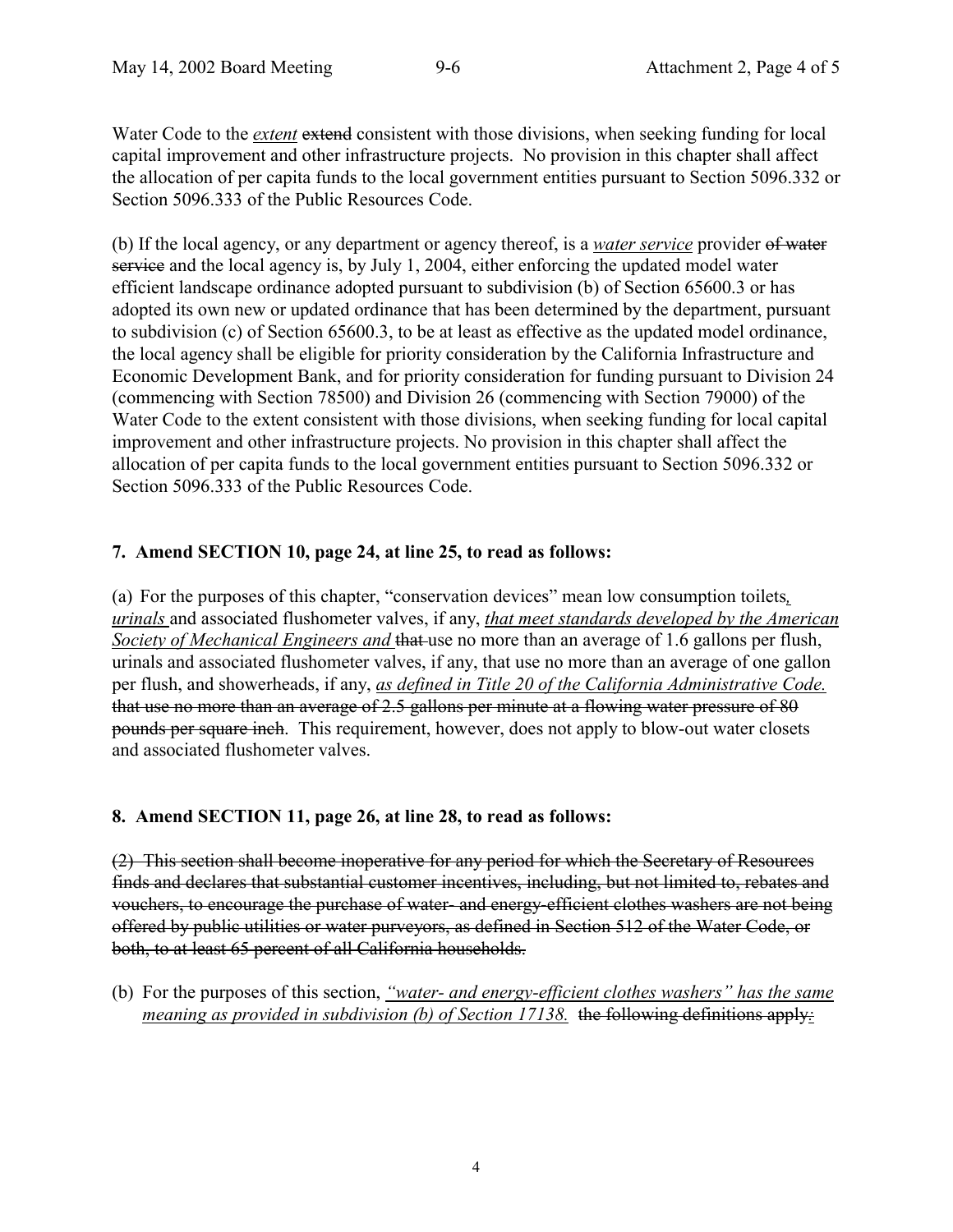(1) "Substantial customer incentives" means incentives with a retail value of at least one hundred and fifty dollars (\$150).

(2) "Water- and energy-efficient clothes washers" has the same meaning as provided in subdivision (b) of Section 17138.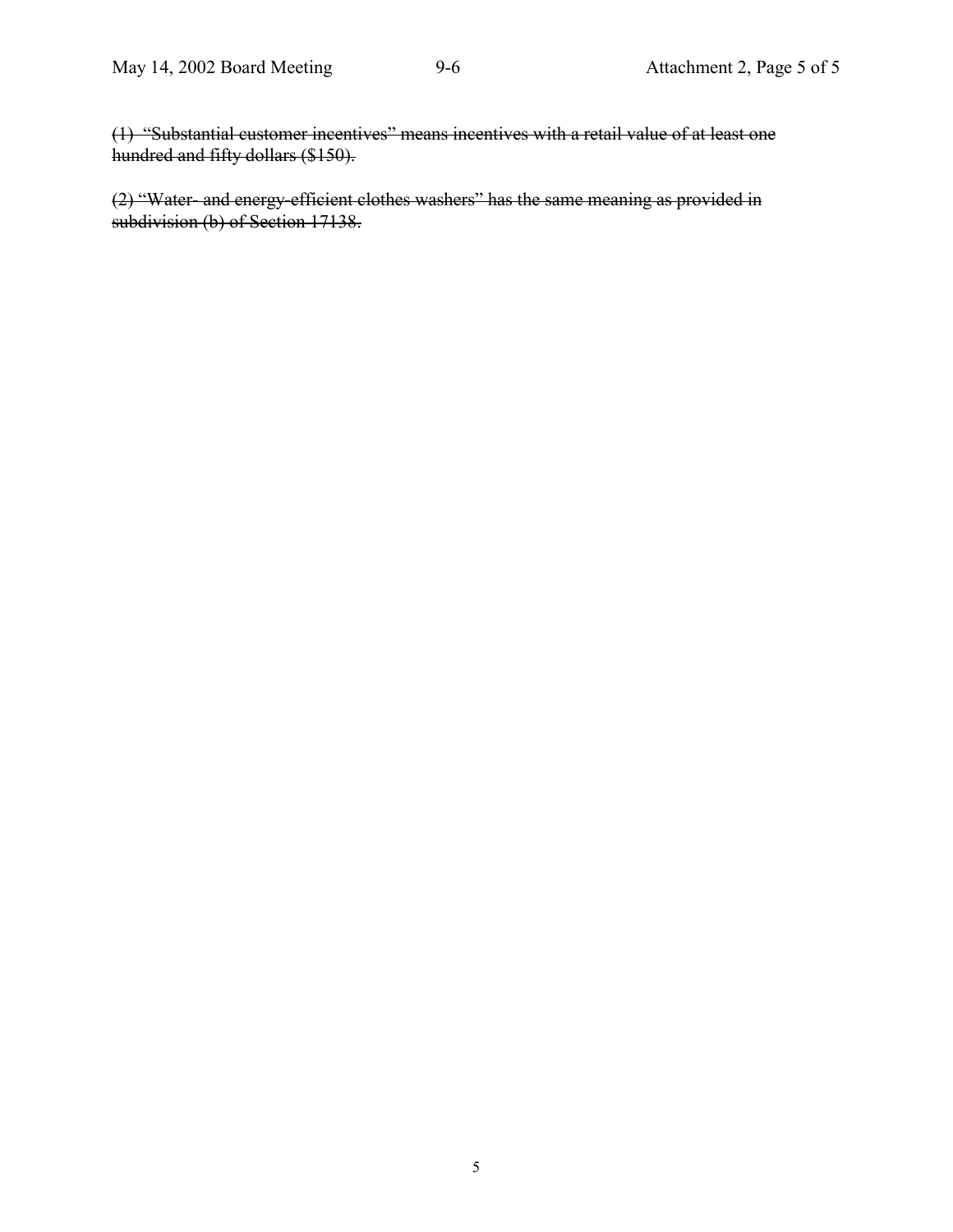**BILL NUMBER: SB 1385 AMENDED BILL TEXT**

**AMENDED IN SENATE APRIL 15, 2002**

**INTRODUCED BY Senator Brulte**

**FEBRUARY 12, 2002**

 An act to amend Section 65591.2 of the Government Code, relating to local planning. *An act to add Chapter 1.697 (commencing with Section 5096.687) to Division 5 of the Public Resources Code, relating to parks and recreation, and declaring the urgency thereof, to take effect immediately.*

#### **LEGISLATIVE COUNSEL'S DIGEST**

SB 1385, as amended, Brulte. - Water conservation: landscaping *Parks and Recreation: grants: water conservation measures* .

 *Existing law requires the Department of Parks and Recreation to develop, operate, and maintain state parks and recreation areas. Existing law further requires the department to award grants for the acquisition and development of neighborhood, community, and regional parks and recreation lands and facilities in urban and rural areas.*

 *This bill would require the department to consider whether a grant applicant, applying for one of the grants described above, has included water conservation measures in the grant application.*

 *This bill would declare that it is to take effect immediately as an urgency statute.*

 The Water Conservation in Landscaping Act declares that it is the policy of the state to promote the conservation and efficient use of water and to prevent the waste of this valuable resource and requires that a task force be appointed to recommend a model local water efficient landscape ordinance to the Department of Water Resources for adoption by local agencies in the state. he act also requires local agencies that have not adopted an ordinance by January 1, 1993, to be subject to the requirements of the model ordinance. This bill would declare the Legislature's intent that state and local agencies should develop and promote programs that create incentives for existing and new customers to install new water conserving devices and landscapes to reduce water usage.

 Vote: majority *2/3* . Appropriation: no. Fiscal committee: - no *yes* . State-mandated local program: no.

#### **THE PEOPLE OF THE STATE OF CALIFORNIA DO ENACT AS FOLLOWS:**

#### SECTION 1. Section 65591.2 of the Government Code is

 *SECTION 1. The Legislature hereby finds and declares all of the following:*

 *(a) The waters of the state are of limited supply and are subject*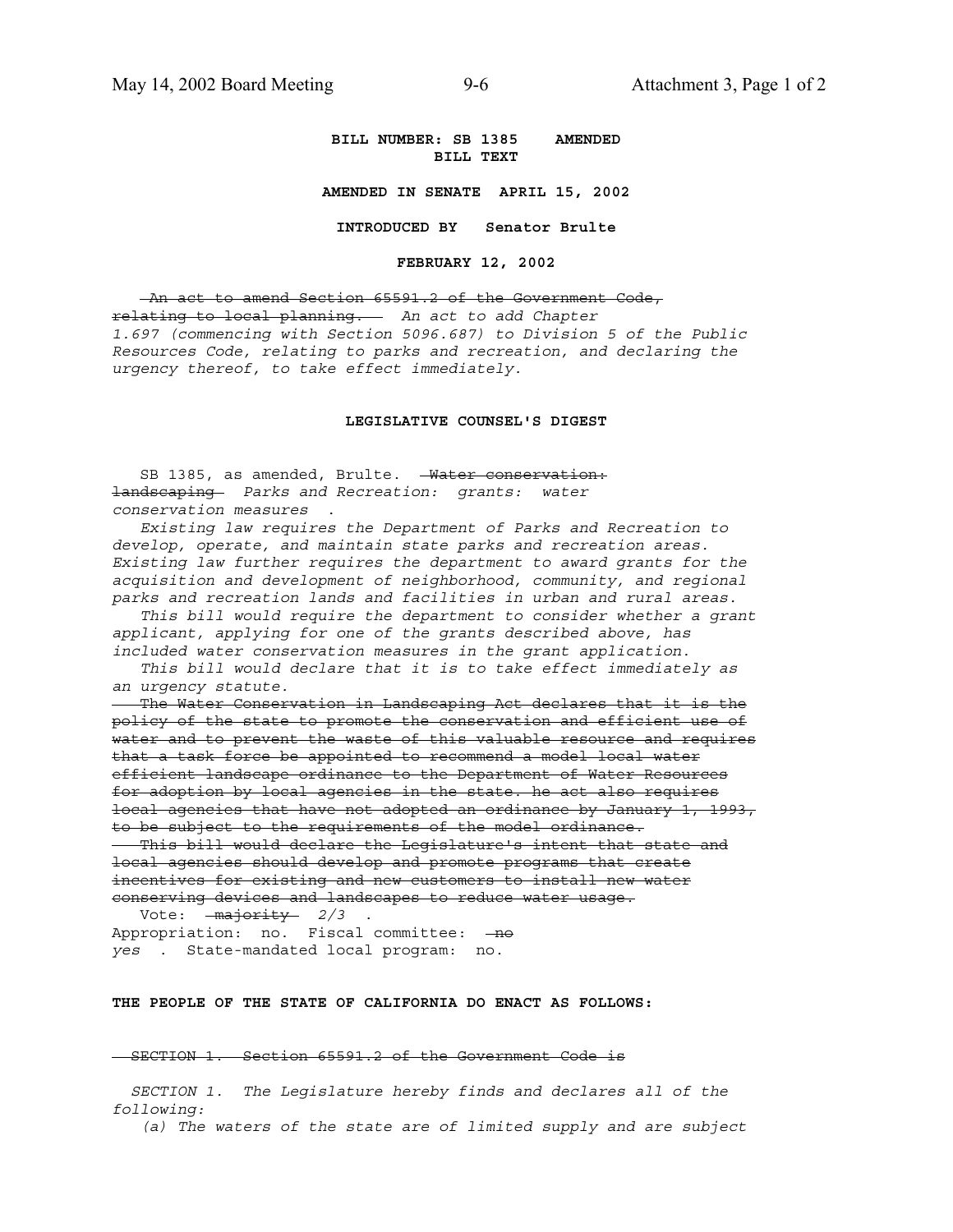*to ever increasing demands.*

 *(b) The continued economic prosperity of California is dependent on the availability of an adequate supply of water for future uses.*

 *(c) It is the policy of the state to promote the conservation and efficient use of water and to prevent the waste of this valuable resource in California's parks and recreational areas.*

 *(d) Landscape design, installation, and maintenance can and should be water efficient.*

 *SEC. 2. Chapter 1.697 (commencing with Section 5096.687) is added to Division 5 of the Public Resources Code, to read:*

 *CHAPTER 1.697. EFFICIENT WATER USE IN PARKS AND RECREATION AREAS ACT*

 *5096.687. This chapter shall be known and may be cited as the Efficient Water Use in Parks and Recreation Areas Act.*

 *5096.688. It is the intent of the Legislature to promote the conservation and efficient use of water in California's parks and recreational areas by enabling state agencies to take into consideration whether or not water conservation measures are included in parks and recreational projects seeking funding from the California Clean Water, Clean Air, Safe Neighborhood Parks, and Coastal Protection Bond Act of 2002.*

 *5096.689. In evaluating applications for grants made available pursuant to subdivision (a) of Section 5096.620 for the development of neighborhood, community, and regional parks and recreation lands and facilities in urban and rural areas, the department shall consider whether the applicant has included in the grant application plans to implement or install water conservation measures.*

 *SEC. 3. This act is an urgency statute necessary for the immediate preservation of the public peace, health, or safety within the meaning of Article IV of the Constitution and shall go into immediate effect. The facts constituting the necessity are:*

 *In order for the Department of Parks and Recreation to promote the efficient use of limited supplies of water by preventing its waste in California's parks and recreational areas, it is necessary that this act take effect immediately.* amended to read:

65591.2. The Legislature finds and declares all of the following:

 (a) The waters of the state are of limited supply and are subject to ever increasing demands.

 (b) The continuation of California's economic prosperity is dependent on adequate supplies of water being available for future uses.

 (c) It is the policy of the state to promote the conservation and efficient use of water and to prevent the waste of this valuable resource. In order to promote the conservation and efficient use of water, state and local agencies should develop and promote programs that create incentives for existing and new customers to install new water conserving devices and landscapes to reduce water usage. (d) Landscapes are essential to the quality of life in California by providing areas for active and passive recreation and as an enhancement to the environment by cleaning air and water, preventing

erosion, offering fire protection, and replacing ecosystems lost to development.

 (e) Landscape design, installation, and maintenance can and should be water efficient.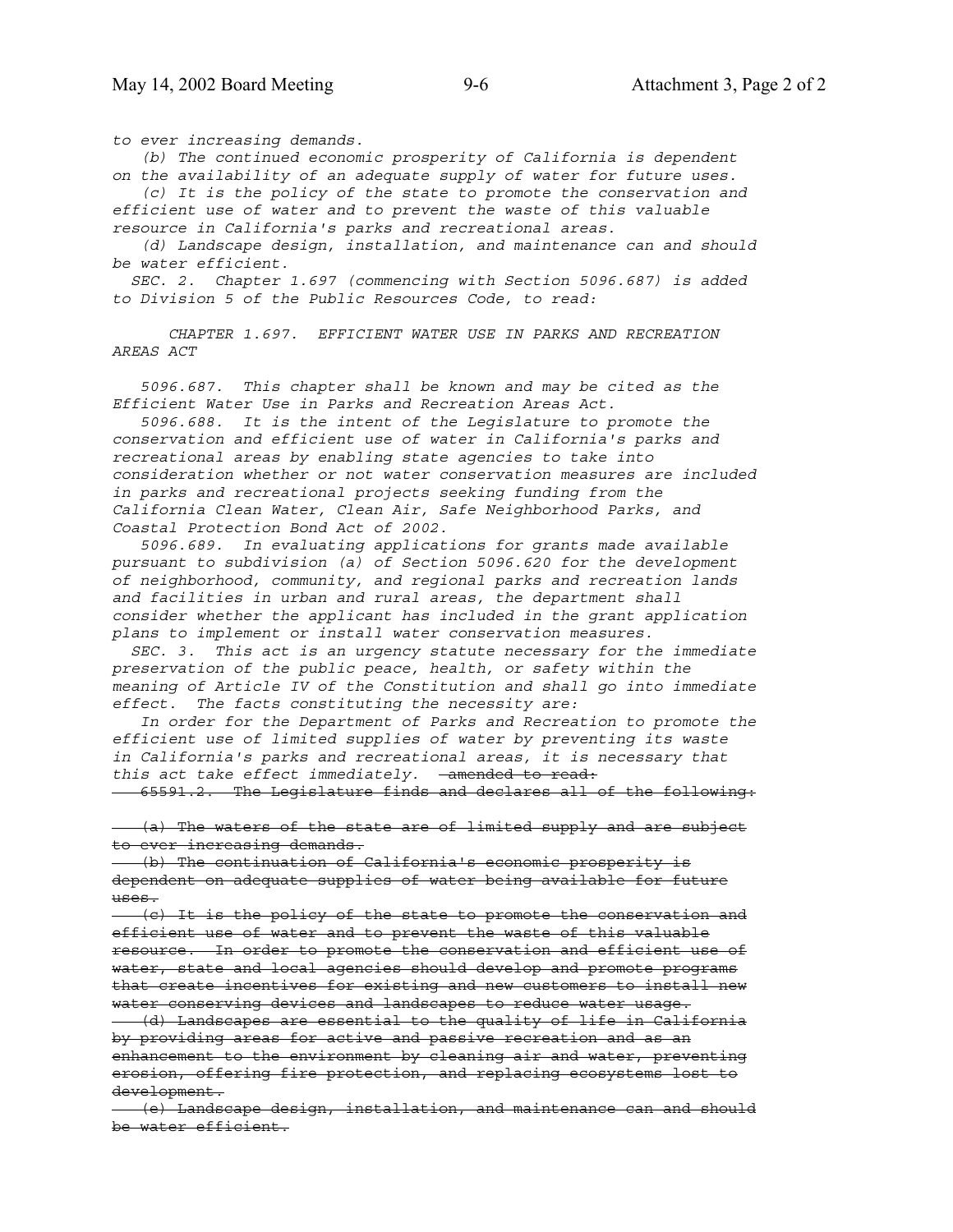**BILL NUMBER: SB 1385 AMENDED BILL TEXT**

**AMENDED IN SENATE APRIL 30, 2002 AMENDED IN SENATE APRIL 15, 2002**

**INTRODUCED BY Senator Brulte**

**FEBRUARY 12, 2002**

 An act to add Chapter 1.697 (commencing with Section 5096.687) to Division 5 of the Public Resources Code, relating to parks and recreation, and declaring the urgency thereof, to take effect immediately.

#### **LEGISLATIVE COUNSEL'S DIGEST**

 SB 1385, as amended, Brulte. Parks and recreation: grants: water conservation measures.

 Existing law requires the Department of Parks and Recreation to develop, operate, and maintain state parks and recreation areas. Existing law further requires the department to award grants for the acquisition and development of neighborhood, community, and regional parks and recreation lands and facilities in urban and rural areas.

 This bill would require the *criteria and procedures adopted by the* department -to consider whether a grant applicant, applying *for evaluating applications* for -one of the grants described above, has included *to include recommendations that the grant* applicant consider water conservation measures in the grant application *their proposed project* .

 This bill would declare that it is to take effect immediately as an urgency statute.

 Vote: 2/3. Appropriation: no. Fiscal committee: yes. State-mandated local program: no.

#### **THE PEOPLE OF THE STATE OF CALIFORNIA DO ENACT AS FOLLOWS:**

 SECTION 1. The Legislature hereby finds and declares all of the following:

 (a) The waters of the state are of limited supply and are subject to ever increasing demands.

 (b) The continued economic prosperity of California is dependent on the availability of an adequate supply of water for future uses.

 (c) It is the policy of the state to promote the conservation and efficient use of water and to prevent the waste of this valuable resource in California's parks and recreational areas.

 (d) Landscape design, installation, and maintenance can and should be water efficient.

 SEC. 2. Chapter 1.697 (commencing with Section 5096.687) is added to Division 5 of the Public Resources Code, to read: